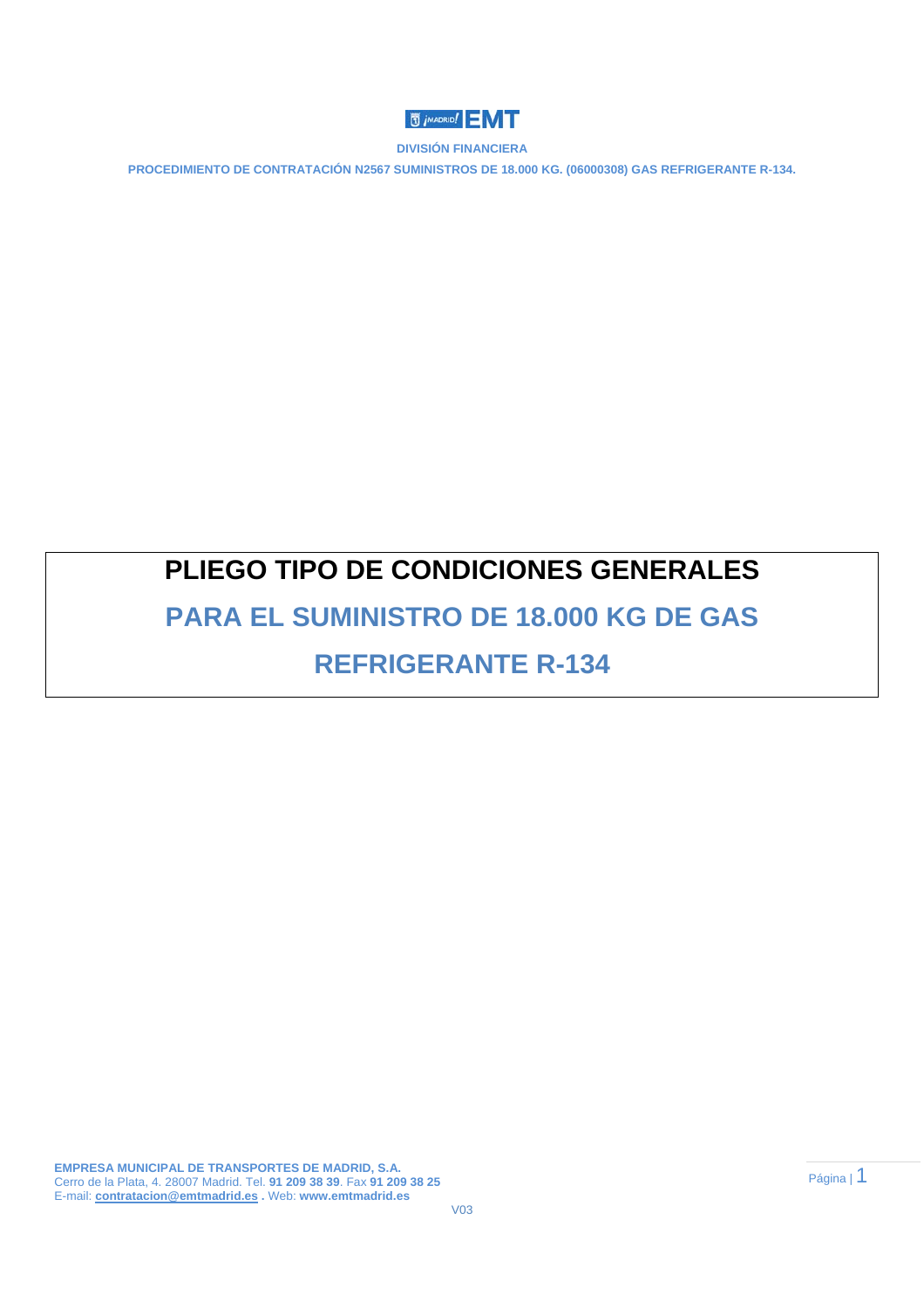# **U** *i*<sup>MADRID</sub></sup>

**DIVISIÓN FINANCIERA** 

PROCEDIMIENTO DE CONTRATACIÓN N2567 SUMINISTROS DE 18.000 KG. (06000308) GAS REFRIGERANTE R-134.

# **INDICE**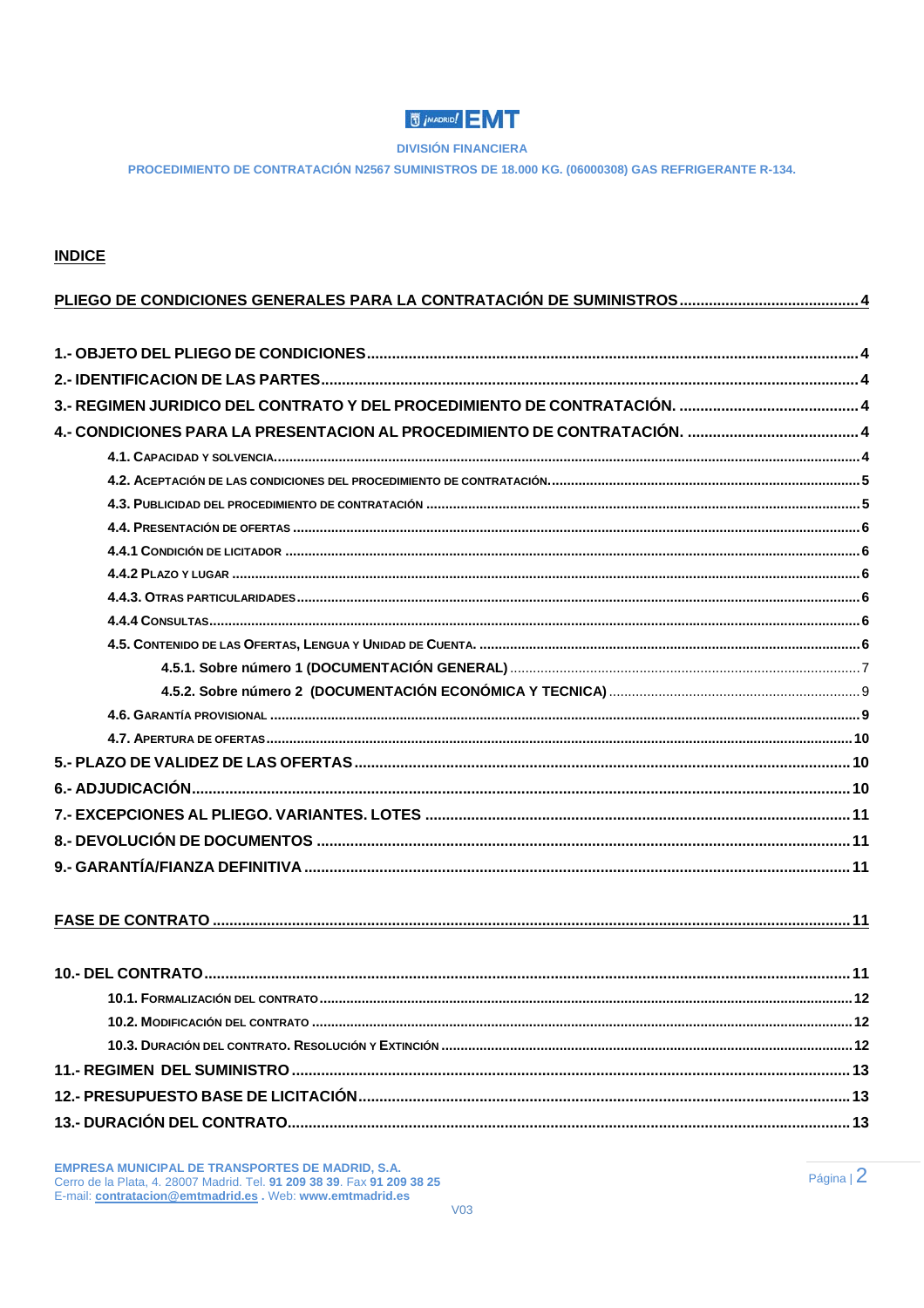# **U** *i* MADRID!

## **DIVISIÓN FINANCIERA**

|  |  | <b>PROCEDIMIENTO DE CONTRATACIÓN N2567 SUMINISTROS DE 18.000 KG. (06000308) GAS REFRIGERANTE R-134.</b> |
|--|--|---------------------------------------------------------------------------------------------------------|

# 

| 31.- PLIEGO DE CONDICIONES PARTICULARES Y DE PRESCRIPCIONES TÉCNICAS PARTICULARES 18 |  |
|--------------------------------------------------------------------------------------|--|
|                                                                                      |  |
|                                                                                      |  |
|                                                                                      |  |
|                                                                                      |  |
|                                                                                      |  |
|                                                                                      |  |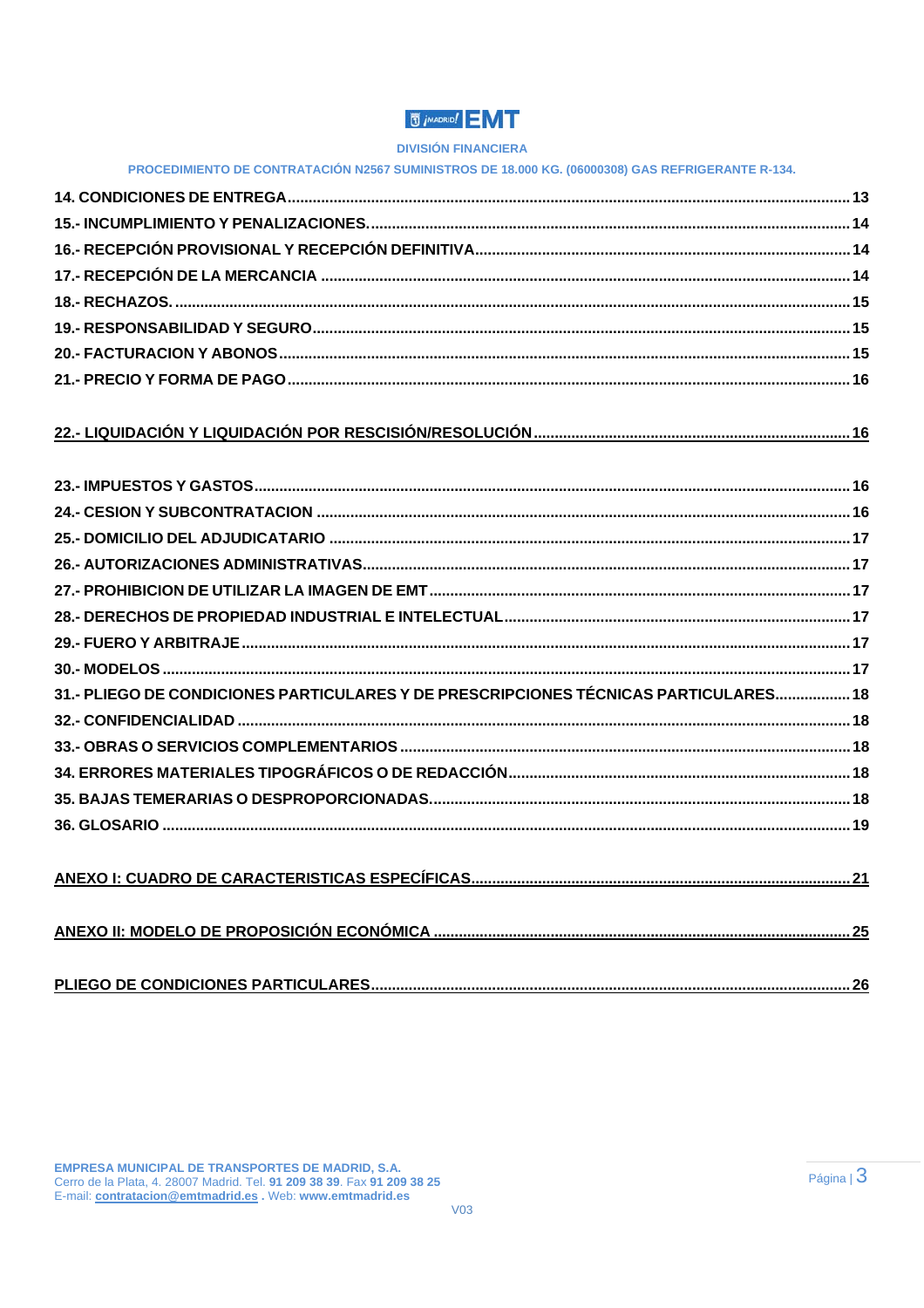

#### **PROCEDIMIENTO DE CONTRATACIÓN N2567 SUMINISTROS DE 18.000 KG. (06000308) GAS REFRIGERANTE R-134.**

## **PLIEGO DE CONDICIONES GENERALES PARA LA CONTRATACIÓN DE SUMINISTROS**

### **1.- OBJETO DEL PLIEGO DE CONDICIONES**

El objeto del presente Pliego de Condiciones es el establecimiento de las condiciones administrativas y económicas generales que habrán de regir la presentación de ofertas y, en su caso, las ulteriores contrataciones o peticiones de oferta o pedidos amparados en esta contratación que EMT precise realizar para suministro de los bienes que se definen en el Pliego de Condiciones Particulares y/o en el **Apartado A** del Cuadro de Características Específicas que se adjuntan a las presentes Condiciones como Anexo I.

En relación con las características técnicas de los bienes a suministrar se especifican en el **Apartado B** del Cuadro de Características Específicas y/o en el Pliego de Condiciones Particulares.

Por lo expuesto, los documentos que regirán el procedimiento de contratación, por orden de prelación, serán:

- El presente Pliego de Condiciones Generales, en todo lo que no sea contradicho por lo dispuesto en los Pliegos de Condiciones Particulares y en el Cuadro de Características Específicas, salvo las cláusulas de obligado cumplimiento.
- El Cuadro de Características Específicas debidamente cumplimentado, en todo lo que no contradiga lo dispuesto en los Pliegos de Condiciones Particulares.
- Los Pliegos de Condiciones Particulares, si los hubiere.

### **2.- IDENTIFICACION DE LAS PARTES**

A los efectos del presente Pliego y de la petición de ofertas que regulan, las partes se identifican como sigue:

EMPRESA MUNICIPAL DE TRANSPORTES DE MADRID, S.A. (en adelante EMT), es quien convoca el procedimiento de contratación.

LICITADOR es la persona física o jurídica (empresa) o, en su caso, la agrupación de empresas, a quien se dirige la invitación para la presentación de ofertas y a la que, en su caso, podrá adjudicarse el contrato. También se identifica con las denominaciones de oferente o, en su caso, adjudicataria.

#### **3.- REGIMEN JURIDICO DEL CONTRATO Y DEL PROCEDIMIENTO DE CONTRATACIÓN.**

El régimen jurídico del procedimiento de contratación y del contrato que derive de aquel es de derecho privado y se regirá por lo dispuesto en las Instrucciones de Contratación de la Empresa Municipal de Transportes de Madrid, S.A. (EMT) publicadas en la página WEB (perfil del contratante), por las disposiciones comunes de la ley 30/2007, de 30 de octubre, de Contratos del Sector Público, en la medida que, de acuerdo con la Disposición Adicional 11ª de dicha Ley y la Disposición Adicional 4ª de la Ley 31/2007, sean de aplicación a las sociedades mercantiles de propiedad íntegramente municipal que, por pertenecer a uno de los sectores que regula, están sujetas con carácter general a ésta última Ley, sin que, sea aplicable el régimen establecido para los contratos sujetos a regulación armonizada.

En el **Apartado C** del Cuadro de Características Específicas se establece si el procedimiento y el contrato se rigen además específicamente, por superar los umbrales establecidos, por lo dispuesto en la Ley 31/2007, de 30 de octubre, sobre Procedimientos de Contratación en los Sectores del Agua, la Energía, los Transportes y los Servicios Postales, los supuestos excepcionales en que pueden ser de aplicación las disposiciones relativas a los contratos sujetos a regulación armonizada de la Ley 30/2007, de 30 de octubre, de Contratos del Sector Público, y cualquier otra mención sobre normas aplicables a este procedimiento concreto.

Este Pliego y sus Anexos, el Cuadro de Características Específicas, los Pliegos de Condiciones Particulares, si existieren, la Carta de Adjudicación, los proyectos o programas de trabajo que sea preciso presentar según las condiciones fijadas para la contratación de que se trate, y la oferta presentada por el adjudicatario, y sus aclaraciones, en su caso, revisten carácter contractual, por lo que la presentación de ofertas implicará la manifestación expresa del licitador de que acepta el contenido del presente Pliego y del Pliego de Condiciones Particulares, debiendo ser firmados en prueba de conformidad por el licitador los Pliegos y la Oferta y por el licitador que resulte adjudicatario al formalizar el contrato.

El orden jurisdiccional civil será el competente para resolver las controversias que pudieran suscitarse entre las partes, salvo que, por norma imperativa, deba conocer la jurisdicción contencioso administrativa.

#### **4.- CONDICIONES PARA LA PRESENTACION AL PROCEDIMIENTO DE CONTRATACIÓN. 4.1. Capacidad y solvencia.**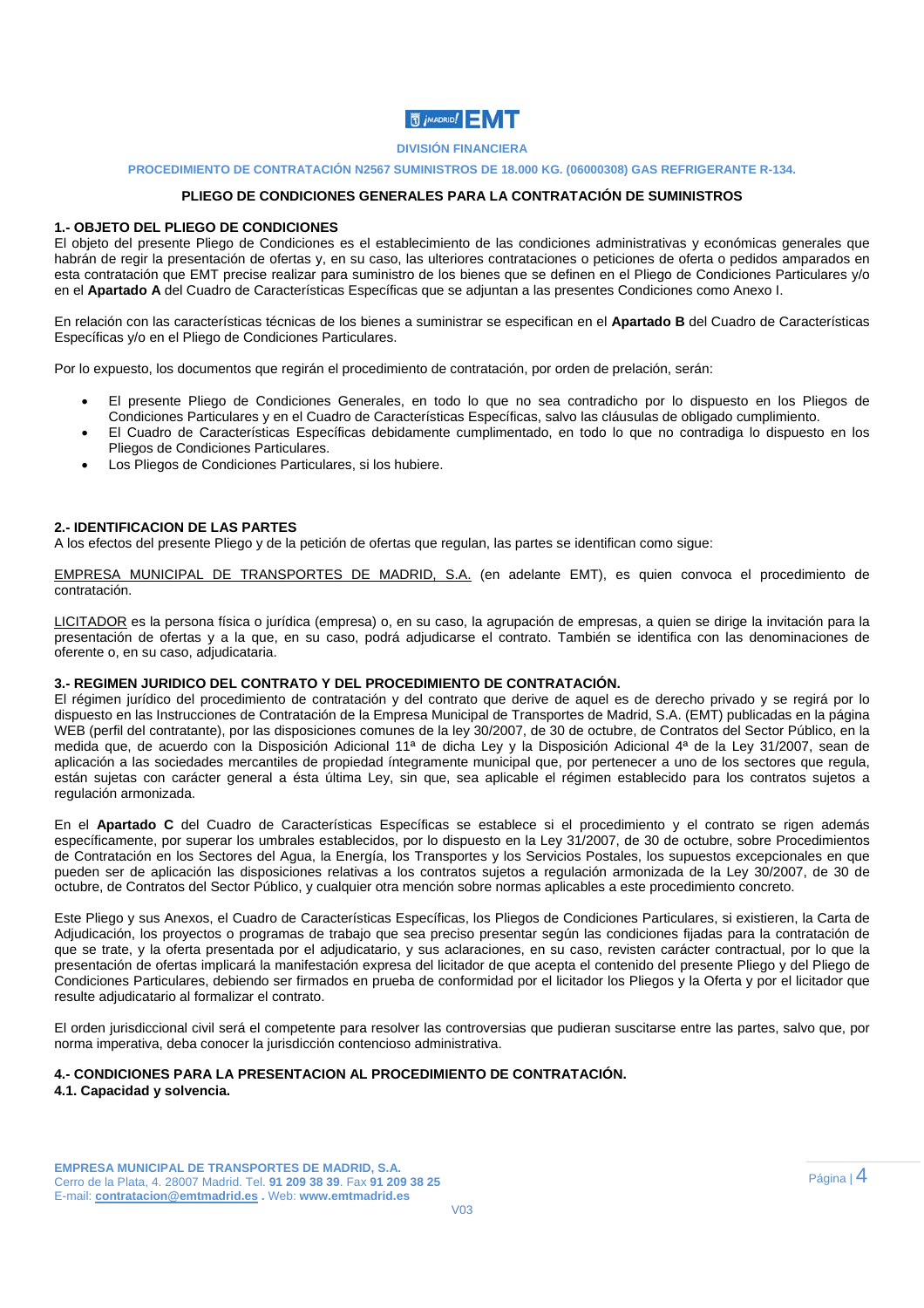### **DIVISIÓN FINANCIERA**

### **PROCEDIMIENTO DE CONTRATACIÓN N2567 SUMINISTROS DE 18.000 KG. (06000308) GAS REFRIGERANTE R-134.**

Podrán concurrir al presente procedimiento de contratación las personas físicas o jurídicas, españolas o extranjeras, individualmente o constituidas, o con promesa de constituirse en UTE en caso de resultar adjudicatarias, que perteneciendo al sector de la actividad a la se refiere el procedimiento de contratación, reúnan los requisitos que resultan de los siguientes apartados:

- a) Tengan plena capacidad de obrar y no estén comprendidas en ninguna de las prohibiciones de contratar o incompatibilidades establecidas en la legislación vigente de Contratos del Sector Público, o norma vigente sobre la materia que la sustituya, o en cualquier norma de derecho público o privado, debiendo acreditar la solvencia económica, financiera y técnica o profesional necesaria para realizar la prestación solicitada. Se entenderá por solvencia la que resulte del análisis de las circunstancias concurrentes en el oferente, de tal forma que, razonablemente consideradas, permitan llegar a la conclusión de que el oferente podrá realizar correctamente la prestación, al constituir su objeto social la actividad a la que se refiere el procedimiento de contratación, y cumplir con las restantes exigencias de solvencia que se establecen en las presentes condiciones, en el Cuadro de Características Específicas o en el Pliego de Condiciones Particulares o en la normativa de contratos del Sector Público que sea de aplicación.
- b) EMT puede solicitar que los licitadores se hallen clasificados en el grupo de la actividad correspondiente en el Sistema Común de Registro de Proveedores denominado "PROTRANS", o cualquier otro, en cuyo caso se hace constar la clasificación solicitada en el **Apartado D** del Cuadro de Características Especificas que se adjuntan a estas bases como Anexo I, o en el Pliego de Condiciones Particulares. La documentación requerida para acreditar la clasificación se hará constar en el **Apartado G.1** del Cuadro de Características Específicas.
- c) Deberán estar al corriente de pago de sus obligaciones tributarias y con la Seguridad Social.
- d) No haber sido parte en otro contrato celebrado con la EMT que hubiera sido resuelto por causa imputable al contratista, salvo que la participación de la empresa en el procedimiento de contratación resulte conveniente para los intereses de la Sociedad y así se justifique en el expediente.
- e) No haber pertenecido, en caso de ser persona física, a los órganos de gobierno ni haber formado parte del personal directivo de la EMT, durante los dos últimos años anteriores, contados desde la publicación de la convocatoria del presente procedimiento de contratación.
- f) Cualquier otra exigencia de requisitos de solvencia que sea adecuada a la contratación que se licita figura en el **Apartado G.1, G.2 y G.3** del Cuadro de Características Específicas o en el Pliego de Condiciones Particulares. EMT podrá exigir como medios para acreditar la solvencia que en cada caso se requiera todos o algunos de los medios descritos en los artículos 63 a 70 de la Ley 30/2007 de Contratos del Sector Público.
- g) Las personas físicas o jurídicas de estados no pertenecientes a la Unión Europea deberán cumplir con lo dispuesto en el artículo 44 de la Ley 30/2007 de Contratos del Sector público. Se entenderá que tienen capacidad para contratar las empresas no españolas de la Unión Europea que con arreglo a la legislación del estado donde estén establecidos se encuentran habilitados para realizar la prestación de que se trate.
- h) Cumplir con las demás exigencias que para contratar con las empresas del sector público, que no sean Administraciones Públicas, establece la Ley 30/2007, de 30 de octubre, de Contratos del Sector Público.

La admisión de licitadores en Unión Temporal de Empresas se establecerá en el Pliego de Condiciones Particulares y/o en el anuncio de cada concreto procedimiento de contratación, y/o en el **Apartado G.1** del Cuadro de Características Específicas.

Si la EMT tuviese conocimiento de que el adjudicatario no reúne las condiciones exigidas con posterioridad a la celebración del contrato, o si la vinculación aludida en el apartado e) se produjese a lo largo del desarrollo de éste, EMT podrá resolver y dejar sin efecto la adjudicación, con derecho a exigir del contratista el resarcimiento de los daños y perjuicios que haya podido causar.

Los licitadores deben examinar los Pliegos de Condiciones Particulares o los **Apartados G.1, G.2 y G.3** del Cuadro de Características Específicas donde se pueden establecer las condiciones de solvencia de cada contrato.

Las exigencias de capacidad y solvencia deberán mantenerse a lo largo de toda la duración del contrato.

#### **4.2. Aceptación de las condiciones del procedimiento de contratación.**

El simple hecho de participar en el procedimiento de contratación y presentar oferta, supone que el oferente acepta todas y cada una de las condiciones del mismo contenidas en el presente Pliego de Condiciones Generales y en la restante documentación del mismo. El licitador deberá aportar en el momento de presentar su oferta, un ejemplar del presente Pliego de Condiciones Generales y del Pliego o Pliegos de Condiciones Particulares, firmados en todas sus hojas como prueba de su conformidad al mismo, y que incluirá junto a la restante documentación a presentar. Si durante el periodo correspondiente al plazo de presentación de ofertas, EMT hubiera contestado públicamente consultas, podrá exigir la presentación de una copia firmada de las mismas como prueba de su recepción y aceptación por el licitador.

#### **4.3. Publicidad del procedimiento de contratación**

La procedencia o no de publicidad de la convocatoria del procedimiento de contratación y, en el caso de ser procedente, los medios en los que se hará pública se especifican en el **Apartado E** del Cuadro de Características Especificas.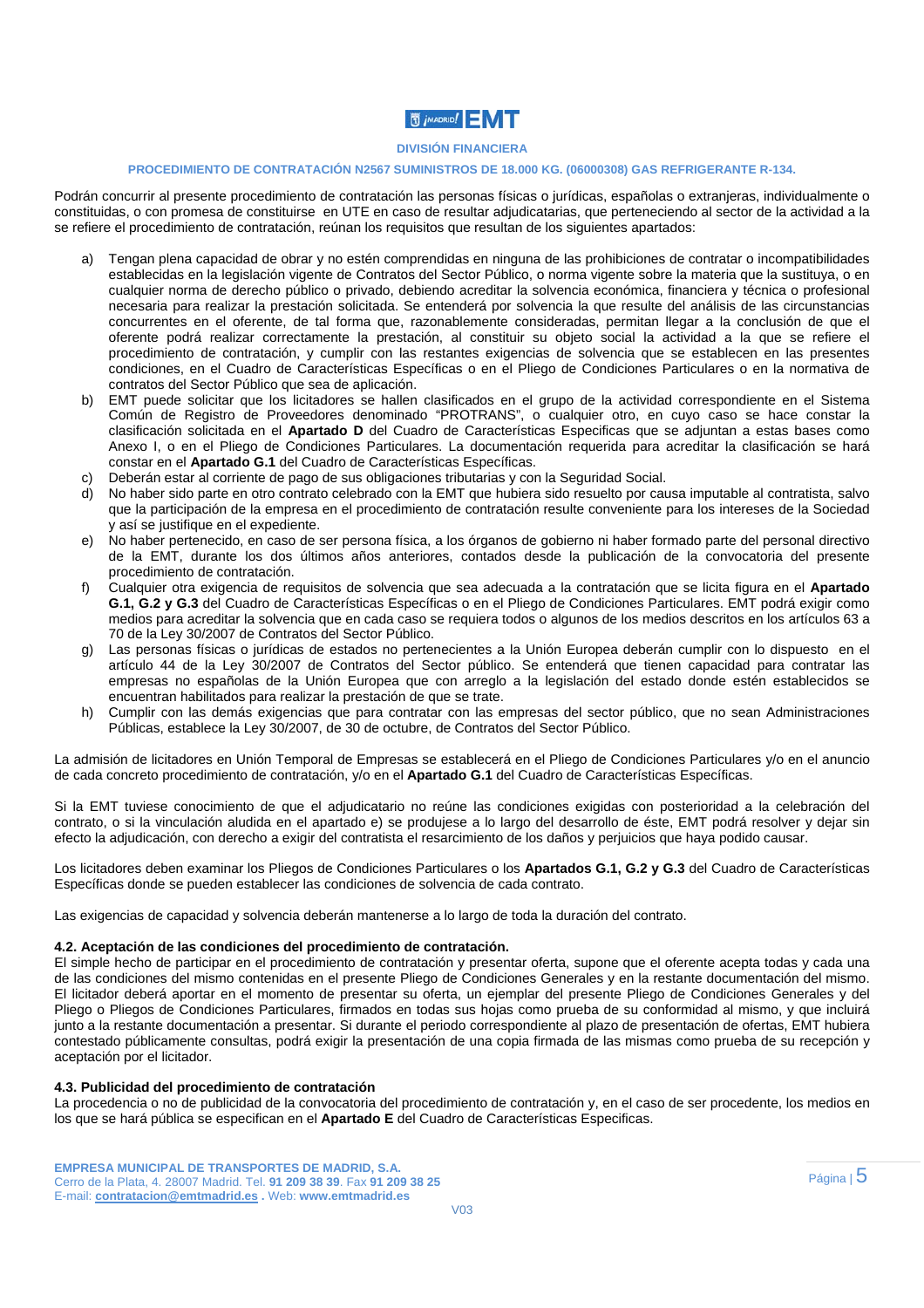## **DIVISIÓN FINANCIERA**

#### **PROCEDIMIENTO DE CONTRATACIÓN N2567 SUMINISTROS DE 18.000 KG. (06000308) GAS REFRIGERANTE R-134.**

#### **4.4. Presentación de ofertas**

A falta de mención en las normas de contratación o en el anuncio, los pliegos de condiciones y demás documentación de los procedimientos de contratación se recogerán en la Sede Social de EMT, calle del Cerro de la Plata, número 4, 28007 Madrid.

#### **4.4.1 Condición de licitador**

Para poder ser considerado licitador, la persona física o jurídica que desee participar como tal en el procedimiento deberá retirar el Pliego de Condiciones y la restante documentación de la Convocatoria en la Sede Social de la EMT, calle Cerro de la Plata número 4, 28007 Madrid, teléfono 91 209 38 39, CP 28007, Fax 91 209 38 25, Departamento de Contratación, en días laborables, no sábado, de 8 a 14 horas, facilitando simultáneamente el nombre y apellidos, dirección postal, dirección de correo electrónico y teléfono de la persona que, como agente autorizado que la representaría durante el plazo de presentación de ofertas.

EMT podrá exigir el pago de cantidad para la retirada de los pliegos y restante documentación, haciendo constar tal requisito y el importe a abonar en el anuncio de licitación.

Sólo quien retire y/o adquiera el Pliego y demás documentación y nombre al agente autorizado podrá realizar consultas en la fase de convocatoria.

El hecho de ser considerado licitador no presupondrá, en ningún caso, la presunción de la existencia de reunir las condiciones de solvencia y capacidad exigidas en el procedimiento de contratación concreto.

#### **4.4.2 Plazo y lugar**

Los licitadores que deseen participar en este procedimiento de contratación convocado por la EMT deberán presentar sus ofertas en la Secretaría General de la EMT, en Madrid, calle Cerro de la Plata, número 4, dentro del plazo de admisión de ofertas fijado en el **Apartado F** del Cuadro de Características Específicas, en el Pliego de Condiciones Particulares, en el anuncio de contratación o en las invitaciones para presentarla. Las ofertas se presentarán en días laborables de lunes a viernes, entre las 8,00h y las 14,00h. Si el último día del plazo fuese sábado, domingo o festivo, el plazo vencerá el siguiente día hábil.

#### **4.4.3. Otras particularidades**

Cada licitador no podrá presentar más de una oferta, ni suscribir ninguna propuesta en Unión Temporal de Empresa (UTE) si lo ha hecho individualmente, o figurar en más de una UTE. La vulneración de esta regla producirá la exclusión de todas las ofertas en las que intervenga.

Para la válida presentación de ofertas por correo, se deberá comunicar previamente a EMT de modo fehaciente, y se deberá justificar la presentación en la oficina de correos lo mas tarde a las 14 horas del último día del plazo.

Las ofertas se presentarán siguiendo las instrucciones del Pliego o pliegos, sin enmiendas, tachaduras o raspaduras y debidamente autorizados por la firma del representante que la presente, cumpliendo todos los requisitos exigidos en los mismos. El incumplimiento por parte de un licitador de alguno de los requisitos del pliego, o la presentación de la oferta de forma incorrecta sin ceñirse exactamente a lo establecido en los mismos, podrá dar lugar a la exclusión del licitador sin entrar a examinar la oferta presentada.

#### **4.4.4 Consultas**

Durante el plazo de presentación de ofertas los licitadores podrán realizar consultas sobre el contenido de la convocatoria del Pliego de condiciones o de la documentación adicional. Las consultas cuyo contenido y/o contestación afecten a la generalidad de los licitadores serán respondidas mediante publicación en la página Web de la EMT (perfil del contratante) y remitiendo la contestación a la consulta a la dirección de correo electrónico facilitada por el agente en el momento de la adquisición del Pliego. No se contestarán aquellas consultas que se reciban en EMT cuando resten menos de seis días para la terminación del plazo de presentación de ofertas sin contar este último.

#### **4.5. Contenido de las Ofertas, Lengua y Unidad de Cuenta**.

Las ofertas se presentarán siguiendo las instrucciones del pliego o pliegos, sin enmiendas, tachaduras ni raspaduras y debidamente autorizados por la firma de quien, por sí o en representación de terceros, firme la oferta, y cumpliendo todos los requisitos exigidos en los mismos. El incumplimiento por parte de un licitador de alguno de los requisitos del pliego, o la presentación de la oferta de forma incorrecta sin ceñirse exactamente a lo establecido en los mismos podrá dar lugar a la exclusión del licitador sin entrar a examinar la oferta presentada.

Las ofertas se presentarán en tres sobres cerrados, independientes e individualizados, en cuya parte exterior constará claramente el nombre o denominación del licitador, su firma o de la persona que ostente su representación, así como una relación sucinta de la documentación que se incorpore en cada uno de los sobres. El Cuadro de Características Específicas o el Pliego de Condiciones Particulares podrán variar el número de sobres a presentar.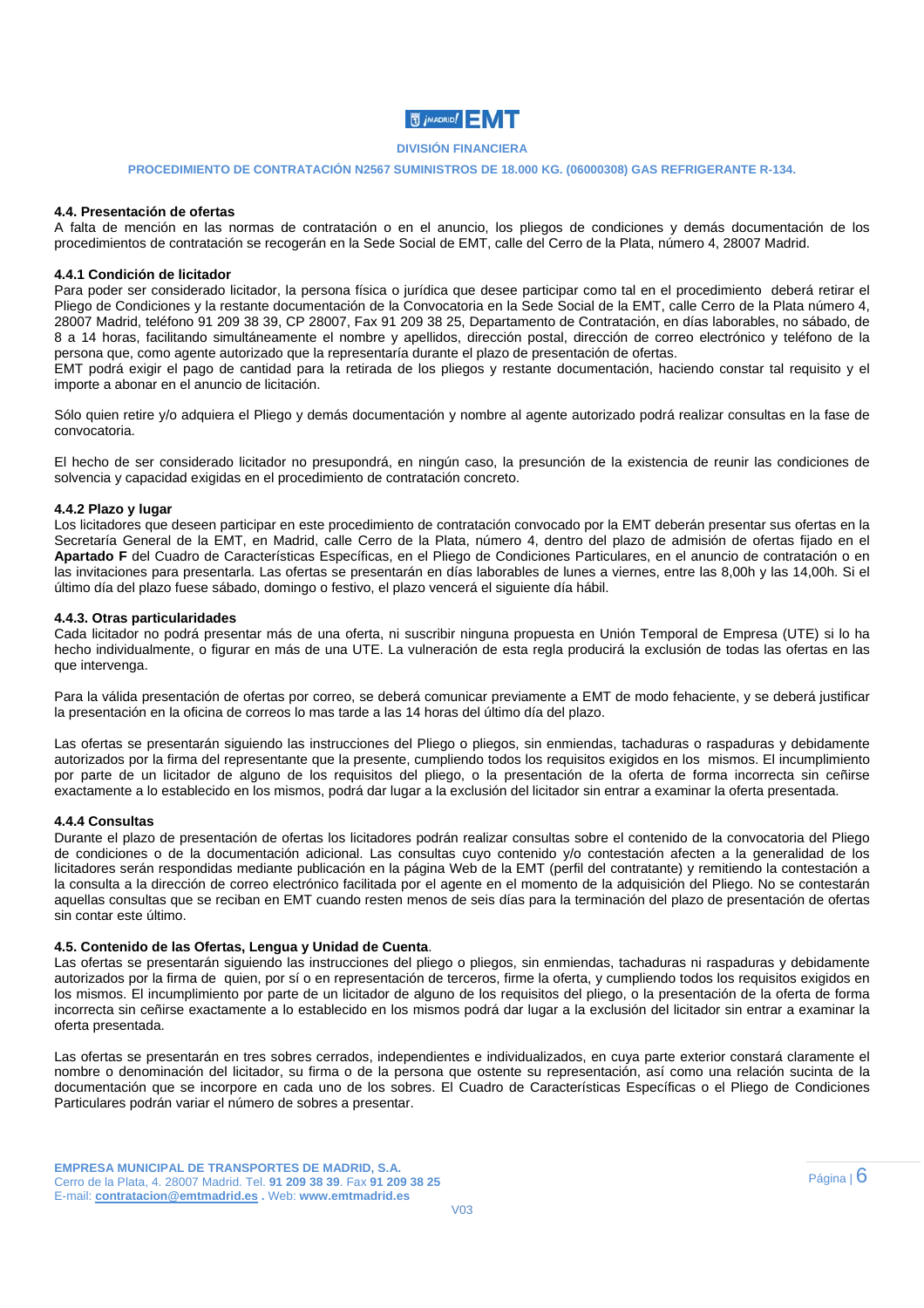#### **DIVISIÓN FINANCIERA**

#### **PROCEDIMIENTO DE CONTRATACIÓN N2567 SUMINISTROS DE 18.000 KG. (06000308) GAS REFRIGERANTE R-134.**

La totalidad de la documentación de la oferta y, muy especialmente, la propuesta económica, deberá ir autorizada por la firma del licitador o de su representante.

En el **Apartado G** del Cuadro de Características Específicas se podrá exigir cualquier otro tipo de documentación u otro/os sobres, como el relativo al Plan de Trabajo en aquellos contratos en que resulte procedente.

Las ofertas se presentarán en castellano. Cualquier texto que se presente en un idioma o lengua distinto deberá ser traducido al castellano. Si en la documentación de la oferta figuran conceptos cuyo conocimiento, por su carácter técnico o por cualquier otra circunstancia sea complejo o de difícil comprensión, o contenga anglicismos o similares, se deberá acompañar del correspondiente glosario.

La unidad de cuenta será el Euro.

Los sobres a presentar son:

#### **4.5.1. Sobre número 1 (DOCUMENTACIÓN GENERAL)**

Toda la documentación se presentará mediante originales, fotocopias autenticadas o testimonio notarial de las mismas en castellano.

A) Si el licitador es persona física, deberá presentar el documento que acredite su personalidad (Documento Nacional de Identidad para españoles, Número de Identificación de Extranjeros, pasaporte o autorización de residencia y, en todo caso, permiso de trabajo para extranjeros). Los representantes de las personas jurídicas también deberán presentar el DNI o documento personal que haga sus veces.

Si el licitador es persona jurídica, deberá aportar la Cédula de Identificación Fiscal y la escritura de constitución o modificación, en su caso, de la sociedad, inscrita en el Registro Mercantil; en caso de tratarse de sociedades extranjeras, para las que este requisito no fuera exigible conforme a la legislación mercantil que les sea aplicable, deberá aportar la escritura o documento de constitución, estatutos o acto fundacional en el que consten las normas por las que se regula su actividad inscritos, en su caso, en el correspondiente Registro Oficial, teniendo en cuenta que:

Las empresas no españolas de Estados miembros de la Unión Europea o de los Estados signatarios del Acuerdo sobre el Espacio Económico Europeo, deberán acreditar su inscripción en los Registros correspondientes de acuerdo con la normativa que resulte de aplicación.

Las demás empresas extranjeras acreditarán su capacidad de obrar con certificación expedida por la respectiva representación diplomática española en la que se haga constar que figura inscrita en el Registro local profesional, comercial o análogo, o, en su defecto, que actúan habitualmente en el ámbito de las actividades a las que se refiere el objeto de contratación. Así mismo, las empresas no comunitarias deberán acreditar el cumplimiento de las condiciones de capacidad que exige el artículo 44 de la Ley 30/2007 de Contratos del Sector Público.

B) Si el licitador no actúa en nombre propio o es persona jurídica deberá aportarse el poder o escritura, acreditativos de la capacidad del firmante e inscrito en el Registro Mercantil, que sea bastante (original, copia autenticada o testimonio notarial de la misma) así como copia autenticada o testimonio notarial del DNI del apoderado firmante.

C) Acreditación de hallarse al corriente del pago de sus obligaciones fiscales o tributarias y con la Seguridad Social, expedidas por la Agencia Estatal de la Administración Tributaria y por la Tesorería General de de la Seguridad Social respectivamente.

En caso de que se trate de empresas extranjeras, para acreditar estos requisitos, los licitadores habrán de presentar alguno de los siguientes documentos:

- Un certificado expedido por la autoridad competente del Estado de que se trate.
- Una declaración jurada por parte de persona con poder suficiente para representar al licitador, indicando que éste se encuentra al corriente de las obligaciones indicadas (tributarias y de seguridad social).
- Una declaración solemne que el interesado efectúe ante la autoridad judicial o administrativa competente, un notario u organismo profesional cualificado del país de origen o de procedencia.
- Acreditación documental de estar inscrito en el Registro General de Proveedores en el Sector correspondiente, con anterioridad a la fecha de presentación de la oferta.

En cualquiera de los casos, la documentación presentada habrá de ir acompañada de su correspondiente traducción al español.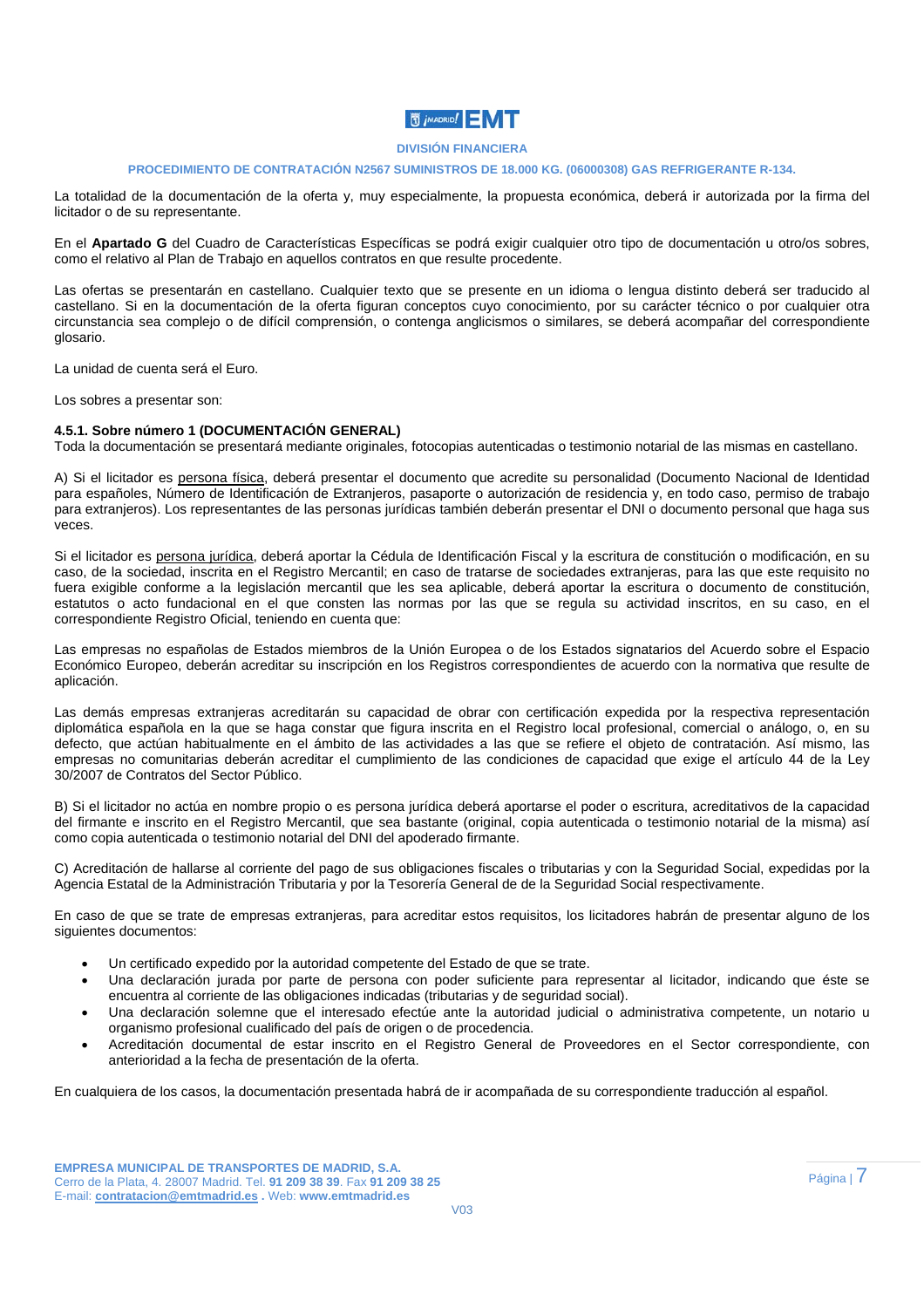### **DIVISIÓN FINANCIERA**

#### **PROCEDIMIENTO DE CONTRATACIÓN N2567 SUMINISTROS DE 18.000 KG. (06000308) GAS REFRIGERANTE R-134.**

Cuando las empresas extranjeras no pertenezcan a la Unión Europea, deberán acreditar documentalmente que el estado de procedencia del licitador admite, a su vez, la participación de empresas españolas en forma sustancialmente análoga a la forma en que se acredita las anteriores circunstancias, expedido por Embajada o Consulado Español.

D) Declaración responsable de no encontrarse incurso en ninguna incompatibilidad o prohibición de contratar que esté establecida en cualquier norma de derecho público o privado, incluida la de Contratos del Sector Público, ley 30/2007, de 30 de octubre.

E) Justificante del pago de la última cuota tributaria (salvo que se acredite exención o no sujeción) y documento acreditativo de alta en el epígrafe correspondiente a la actividad desarrollada en el Impuesto de Actividades Económicas. Las dudas que se produzcan respecto de la suficiencia del Epígrafe serán resueltas por EMT, debiendo el licitador darse de alta en el Epígrafe que EMT determine en el momento de la apertura de la propuesta económica, siendo objeto de exclusión si no lo hiciere.

F) Uno o varios de los siguientes documentos para acreditar la solvencia económica o financiera (Ver Cuadro de Características Específicas): O las cuentas anuales de los ejercicios que figuren en el **Apartado G.3** del Cuadro de Características Específicas (si bien, los empresarios no obligados a presentar las cuentas anuales en Registros Oficiales, podrán aportar, si EMT lo pide en el mismo **Apartado G.3** del Cuadro de Características Específicas, testimonio de los libros de contabilidad legalizados), y/o informe emitido por instituciones financieras, y/o, declaración sobre el volumen global de negocios, o sobre el volumen de negocios específico correspondiente a las actividades objeto del con trato. Si por razones justificadas el licitador no pudiera acreditar la solvencia financiera por alguno de dichos medios, EMT podrá autorizar que se acredite por cualquier otro documento que considere apropiado. En cualquier caso la documentación concreta a presentar en cada caso figurará en el referido **Apartado G.3.** 

G) La solvencia técnica podrá quedar acreditada por cualquiera de los medios previstos en el artículo 66 LCSP siempre que se exijan en el **Apartado G.2** del Cuadro de Características Específicas, los cuales podrán consistir; o en una relación de los principales suministros efectuados durante los tres últimos años, indicando su importe, fechas y destinatario público o privado de los mismos y que se acreditarán de la forma prevista en el referido artículo 66 LCSP, y/o indicación del personal técnico o unidades técnicas, integradas o no en la empresa, de los que se disponga para la ejecución del contrato, especialmente los encargados del control de calidad, y/o descripción de las instalaciones técnicas, de las medidas empleadas para garantizar la calidad y de los medios de estudio e investigación de la empresa, y/o control efectuado por la entidad del sector público contratante o, en su nombre, por un organismo oficial competente del Estado en el cual el empresario está establecido, siempre que medie acuerdo de dicho organismo, cuando los productos a suministrar sean complejos o cuando, excepcionalmente,deban responder a un fin particular, y/o muestras, descripciones y fotografías de los productos a suministrar, y/o certificados expedidos por los institutos o servicios oficiales encargados del control de calidad, de competencia reconocida, que acrediten la conformidad de productos perfectamente detallada mediante referencias a determinadas especificaciones o normas.

H) En el caso de uniones de empresarios constituidas temporalmente al efecto (UTE), se incluirá un escrito indicando los nombres y circunstancias de los empresarios que suscriben la unión, la participación de cada uno de ellos, así como que asuman el compromiso de constituirse formalmente en unión temporal en el caso de resultar adjudicatarios.

I) Documentación acreditativa de haber constituido, en su caso, fianza provisional de acuerdo con lo establecido en el presente Pliego, por la cuantía expresada en el **Apartado H** del Cuadro de Características Específicas.

J) Póliza y último recibo justificativo del pago de la prima del Seguro de Responsabilidad Civil a los efectos de lo establecido en el presente Pliego, por la cuantía expresada en el **Apartado Ñ** del Cuadro de Características Específicas.

K) Un ejemplar del presente Pliego y del Pliego de Condiciones Particulares, en su caso, firmados en todas sus hojas como prueba de su conformidad al mismo.

L) Cualquier otra documentación exigida en el **Apartado G.1** del Cuadro de Características Específicas.

M) Una Memoria de Confidencialidad a los efectos de lo establecido en el presente Pliego sobre las obligaciones de protección de los datos de carácter personal a los que se pueda tener acceso.

Las empresas licitadoras quedarán exentas de presentar aquellos documentos necesarios para acreditar los requisitos previstos en los apartados anteriores cuando hubiesen sido presentados en otros procedimientos de contratación convocados por la EMT a los que hubiesen comparecido también como licitadores, siempre que concurran los siguientes requisitos:

- Que el documento o documentos primeramente presentados sean idénticos que los exigidos en el presente Pliego.
- Que no se trate de documentos sujetos a un plazo de caducidad y este hubiese expirado.
- Que el licitador no hubiese retirado la documentación administrativa presentada en el anterior procedimiento.
- Que, en todo caso, no hubiese transcurrido más de cuatro años desde su presentación.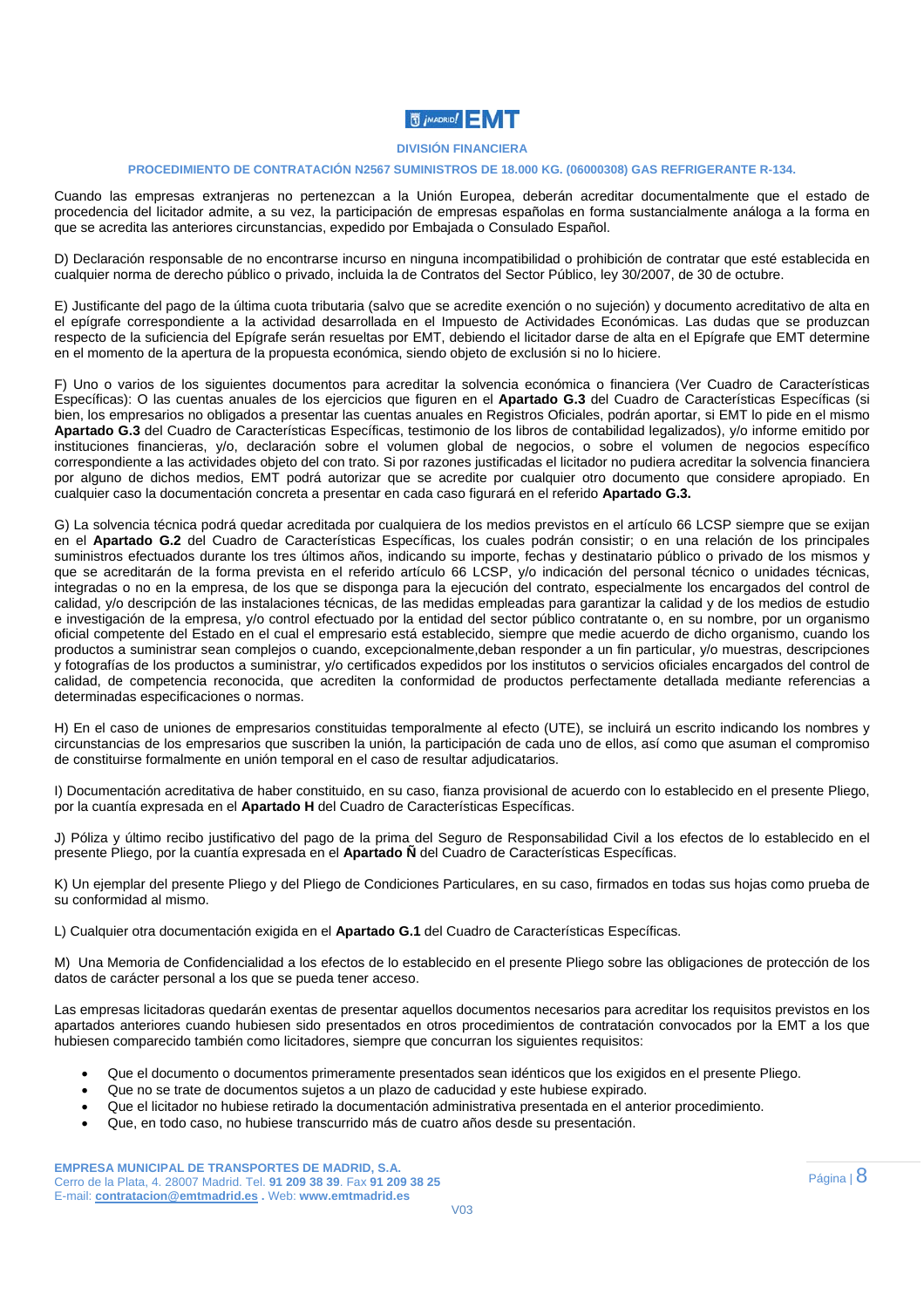## **DIVISIÓN FINANCIERA**

#### **PROCEDIMIENTO DE CONTRATACIÓN N2567 SUMINISTROS DE 18.000 KG. (06000308) GAS REFRIGERANTE R-134.**

A estos efectos el licitador, o representante de éste, deberá presentar un escrito en el que se declare dicha circunstancia con mención expresa e inequívoca del expediente de contratación donde obra la referida documentación.

Sin perjuicio de lo anterior, cualquier modificación que afecte a las menciones de identidad de las personas físicas o jurídicas que concurran al presente procedimiento, tales como denominación, domicilio u objeto social entre otras, deberá ser notificada y acreditada ante la EMT, el incumplimiento de la presente condición facultará a EMT para excluir al licitador incumplidor del procedimiento.

Si el licitador está inscrito en el registro de proveedores PROTRANS, estará dispensado de la presentación de los documentos que se exigen para ser admitido en dicho registro, si bien, en todo caso, se deberá presentar el original o copia testimoniada por notario o debidamente autenticada del DNI del representante de la persona jurídica y los documentos exigidos en los anteriores apartados B y K, y, en el supuesto de exigirse fianza provisional, deberá presentarse la documentación exigida en el anterior apartado I.

En caso de que se trate de una UTE cada uno de los empresarios que componen la unión deberá acreditar su capacidad de obrar con los documentos que se detallan en la letra A de este apartado. La solvencia de uno de los integrantes de la UTE servirá para entender que goza de la misma la Unión.

Los Pliegos de Condiciones Particulares podrán modificar la documentación a presentar en cada procedimiento de contratación concreto exigiendo la documentación que EMT considere necesario, entre los que se podrá incluir cualquiera de los medios que para acreditar la solvencia exige la Ley 30/2007, de 30 de octubre, de Contratos del Sector Público.

### **4.5.2. Sobre número 2 (DOCUMENTACIÓN ECONÓMICA Y TECNICA)**

La oferta recogerá detalladamente todos los requisitos exigidos por este Pliego que incluirá, salvo que el Pliego de Condiciones Particulares o el **Apartado G.4** del Cuadro de Características Específicas indiquen otra cosa, lo siguiente:

- 1. Enfoque global de los servicios a desarrollar que podrá incluir:
	- Memoria descriptiva, donde se expondrá el grado de conocimiento de la problemática planteada por EMT, sus implicaciones, y la forma de obtener los objetivos marcados.
	- Descripción detallada de la propuesta ofertada
	- Planificación detallada del proceso de ejecución del Proyecto
- 2. Metodología de realización de actividades.
- 3. Recursos humanos asignados al servicio.
- 4. Cualesquiera otros que se especifiquen en los Pliegos de Condiciones Particulares, en su caso.

El licitador, en la oferta que presente, deberá ajustarse estrictamente al modelo de propuesta económica que aparece unido a este Pliego como Anexo II, en él deberá hacerse constar el importe detallado del presupuesto, en cifra y letra, y expresado en EUROS los distintos precios.

Los precios se expresarán en todo caso IVA excluido.

El Pliego de Condiciones Particulares o el **Apartado G.4** del Cuadro de Características Específicas podrá modificar este modelo, adaptándose, el mismo, a las características particulares del servicio.

No se aceptarán aquellas ofertas, incluida la propuesta económica, que contengan omisiones, errores, tachaduras o raspaduras que impidan conocer claramente lo que EMT estime fundamental para considerar la oferta, ni tampoco las que no se ajusten al modelo de proposición contenido en el pliego.

Salvo que el Pliego de Condiciones Particulares o el **Apartado G.4** del Cuadro de Características Específicas establezcan otra cosa, no se admitirán variantes o alternativas en la oferta, en caso contrario se indicará en el anuncio de licitación del contrato sobre que elementos y en que condiciones queda autorizada su presentación.

En el **Apartado G.4** del Cuadro de Características Específicas se podrá exigir la inclusión de cualquier otra documentación dentro del sobre número 2.

#### **4.6. Garantía provisional**

En el **Apartado H** del Cuadro de Características Específicas o en el Pliego de Condiciones Particulares se establecerá si procede o no constituir, a favor de EMT, previamente a la presentación de la oferta y en concepto de garantía provisional, la cantidad que figura en el referido **Apartado H** del Cuadro de Características Específicas, mediante ingreso en metálico o transferencia bancaria al número de cuenta 0049-6702-61-2616024150 del Banco Santander Central Hispano (Plaza Marqués de Salamanca, nº 3-4, de Madrid) cuya titularidad corresponde a EMT, en el documento justificativo del ingreso o de la transferencia deberá figurar la denominación de la persona física o jurídica que concurre al procedimiento como licitador así como el procedimiento de contratación al que concurre.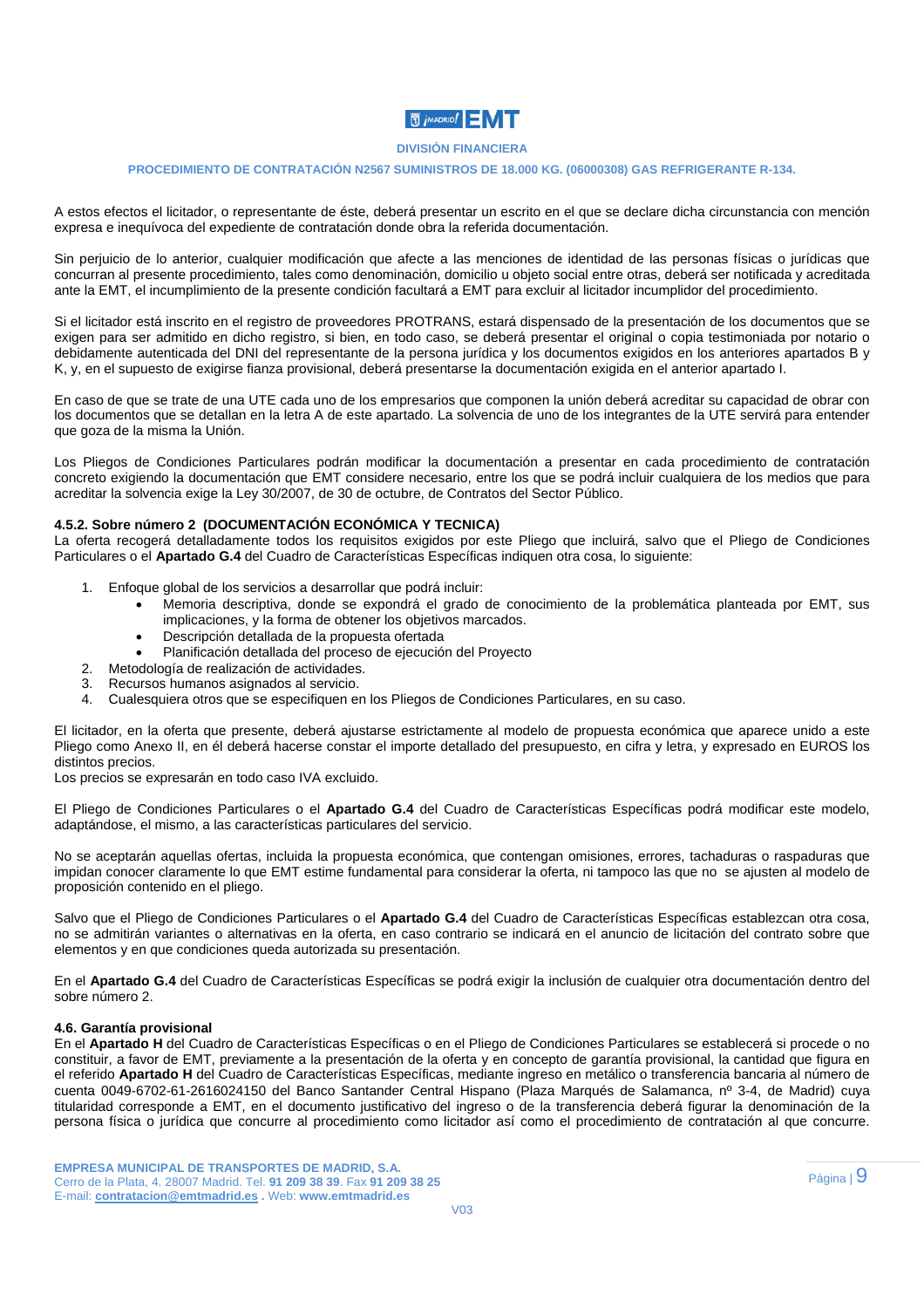

### **PROCEDIMIENTO DE CONTRATACIÓN N2567 SUMINISTROS DE 18.000 KG. (06000308) GAS REFRIGERANTE R-134.**

También podrá constituirse la referida garantía provisional mediante la presentación del documento acreditativo de la constitución del aval bancario o seguro de caución de entidad bancaria o aseguradora domiciliada en Madrid Capital, siempre que, la redacción del referido documento, se ajuste al modelo recogido como anexo del presente Pliego. Tanto el documento acreditativo del ingreso o de la transferencia bancaria como el documento acreditativo de la constitución del aval o del seguro de caución deberán ser presentados por los licitadores en el Servicio de Caja de la Dirección Económico Financiera de la EMT, sita en la calle Cerro de la Plata número 4, 4ª planta, de Madrid Capital, para la obtención del correspondiente recibo que deberá ser incorporado con el resto de la documentación administrativa en el sobre número 1.

La garantía provisional responderá de la correcta presentación de la oferta y del mantenimiento de ésta.

#### **4.7. Apertura de ofertas**

Salvo que en el Pliego de Condiciones Particulares se establezca otra cosa, el día hábil siguiente, salvo sábado, al de finalización del plazo de presentación de ofertas, y en acto no público, se procederá, por parte de EMT a la apertura del **SOBRE NUMERO 1 (DOCUMENTACION GENERAL),** calificándose por EMT la documentación presentada y expresando, en su caso, si los defectos de los que adolece son o no subsanables, que en caso de ser subsanables serán notificados al licitador con el objeto de subsanarlos en el plazo máximo que se le conceda por EMT, y que a falta de otra mención en el acto de apertura será de diez días hábiles; por otra parte, si se tratase de defectos insubsanables, o subsanables que no fuesen subsanados en el plazo concedido al efecto, facultará a EMT para excluir al oferente. A estos efectos se consideran defectos insubsanables los defectos consistentes en la falta de aquellos requisitos que suponen una inidoneidad absoluta del licitador para ejecutar el objeto del contrato y subsanables aquellos que hacen referencia a la simple falta de acreditación de los mismos.

La apertura del **SOBRE NÚMERO 2 (DOCUMENTACIÓN ECONÓMICA Y TECNICA)** se realizará, también, en acto no público salvo que el Pliego de Condiciones Particulares o el **Apartado G.4** del Cuadro de Características Específicas disponga lo contrario, y se realizará en un solo acto. Una vez abierta la propuesta económica y técnica se remitirá al Área correspondiente para su estudio y elaboración de la propuesta de adjudicación o de declaración de desierto y para su custodia posterior, previa comprobación de su contenido por el Departamento de Contratación de la EMT.

#### **5.- PLAZO DE VALIDEZ DE LAS OFERTAS**

Salvo que en el Pliego de Condiciones Particulares o el Apartado **G.5** del Cuadro de Características Específicas establezca otra cosa, el plazo de validez de las ofertas será el que se especifique en la propuesta, debiendo, en todo caso, mantener la vigencia, al menos, tres meses desde que finalice el plazo de presentación de ofertas.

#### **6.- ADJUDICACIÓN**

Antes de adoptar la decisión sobre la adjudicación en el procedimiento de contratación, EMT podrá solicitar de los oferentes cuantas aclaraciones a la oferta estime convenientes, respetando, en todo caso, la igualdad de trato, incluyendo las que se refieran a subsanación de errores materiales detectados, o a la aclaración de aspectos técnicos o de definición, o de los precios ofertados, o el cumplimiento de los requisitos de capacidad, idoneidad y solvencia o cualquier otro; dichas aclaraciones serán incorporadas a la oferta en forma de anexos y como parte vinculante de la misma. Si de dichas aclaraciones resultara que los licitadores deben presentar un complemento de la propuesta que sea común a todos ellos se realizará su presentación garantizando la confidencialidad de dicha oferta complementaria.

La EMT decidirá la adjudicación del procedimiento de contratación a favor de la propuesta económica que presente el precio mas bajo, o bien, de la oferta económica que considere más ventajosa en su conjunto, aplicando en este último caso los criterios de adjudicación que se establecen en el **Apartado I** del Cuadro de Características Específicas o en el Pliego de Condiciones Particulares; los criterios de adjudicación se establecen por orden de importancia decreciente y deberán ser ponderados; se podrán incluir como criterios de adjudicación, entre otros, alguno de los siguientes: la calidad, el precio, el valor técnico, las características estéticas y funcionales, las características medioambientales, el coste de funcionamiento, la rentabilidad, el servicio posventa y la asistencia técnica, la fecha de entrega y el plazo de ejecución.

Se podrá adjudicar total o parcialmente, distribuirse entre varios licitadores, o podrá declararse desierto, sin que dicha declaración genere derecho alguno a los licitadores.

Una vez resuelta la adjudicación EMT comunicará su decisión al adjudicatario, de la misma manera, EMT, comunicará a los oferentes, que no hayan resultado adjudicatarios, la decisión del procedimiento de contratación y publicará la adjudicación conforme a lo que resulte de la normativa vigente de contratación, general o interna.

En el supuesto de que el adjudicatario incumpliera las condiciones previstas en el presente Pliego previas a la firma del contrato, o no suscribiera el mismo o que de cualquier otro modo quede resuelta la adjudicación, el órgano de adjudicación adoptará la decisión que corresponda, pudiendo, en todo caso, adjudicar la contratación a otro licitador dentro del mismo procedimiento.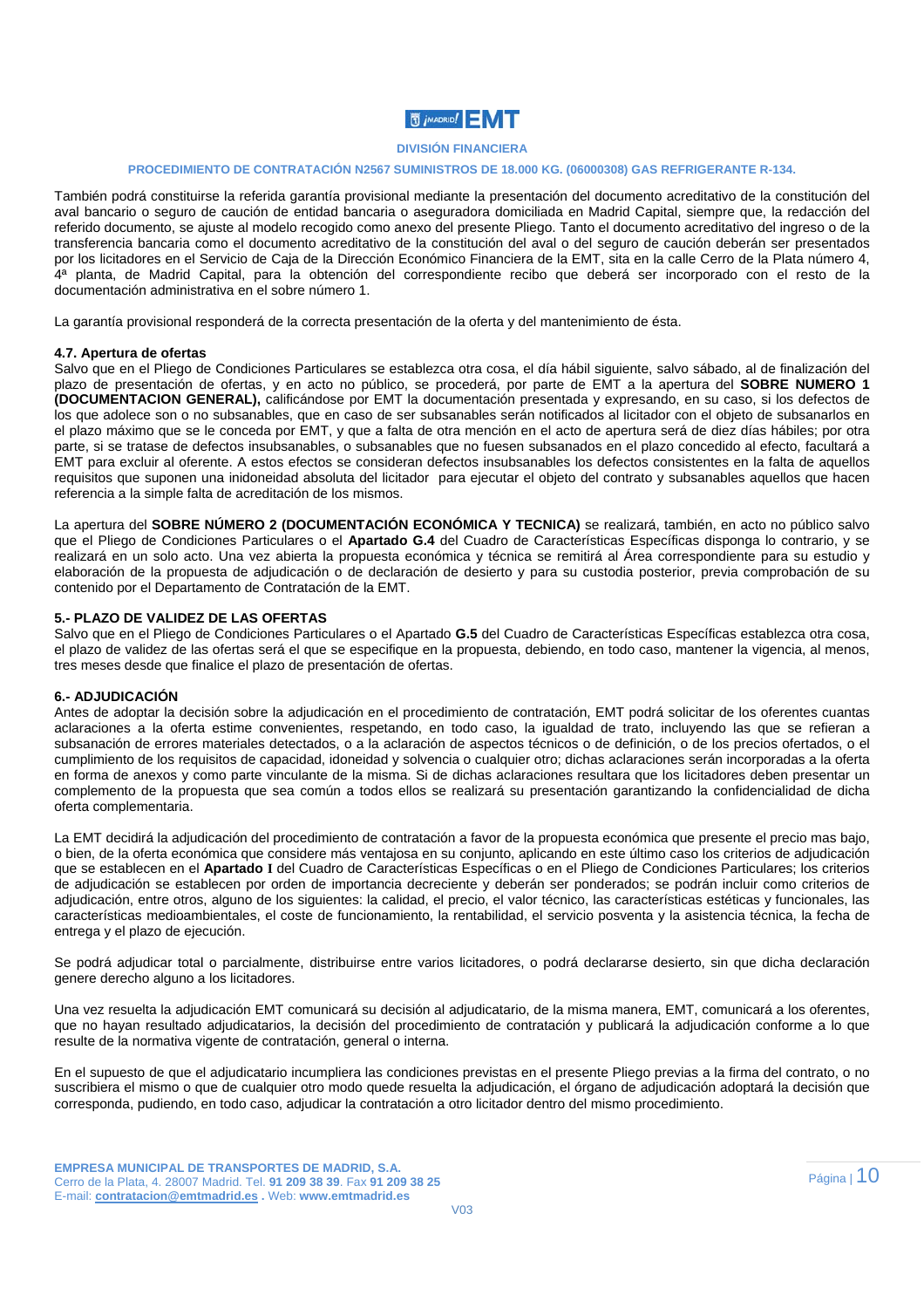#### **DIVISIÓN FINANCIERA**

## **PROCEDIMIENTO DE CONTRATACIÓN N2567 SUMINISTROS DE 18.000 KG. (06000308) GAS REFRIGERANTE R-134.**

#### **7.- EXCEPCIONES AL PLIEGO. VARIANTES. LOTES**

Salvo que el Pliego de Condiciones Técnicas Particulares establezca otra cosa los oferentes podrán presentar excepciones a este Pliego, debidamente razonadas y explicadas, con expresión de si las mismas son o no condición necesaria para el mantenimiento de la oferta. La adjudicación deberá recoger expresamente, en su caso, la aceptación de las referidas excepciones, por lo que si no fuera así, y el licitador suscribiese la Carta de Adjudicación, se tendrán por no puestas.

Salvo que el Pliego de Condiciones Particulares o el Cuadro de Características Específicas establezca otra cosa, no se admitirán variantes o alternativas en la oferta. Si se admitieran se podrá hacer constar, en el Pliego de Condiciones Particulares o en el Cuadro de Características Específicas sobre que elementos y en que condiciones se podrán presentar.

Las mejoras sin coste para EMT no se considerarán variantes.

Si se admitiesen lotes, se definirán sus características técnicas y/o económicas en el Pliego de Condiciones Particulares o en un apartado del Cuadro Características Específicas.

#### **8.- DEVOLUCIÓN DE DOCUMENTOS**

Efectuada la correspondiente adjudicación, EMT procederá, a petición del interesado, a la devolución de la documentación, correspondiente al SOBRE NÚMERO 1 (DOCUMENTACION GENERAL), aportada por los oferentes no adjudicatarios. La documentación que no haya sido retirada por los no adjudicatarios en el plazo de cuatro años desde la fecha de la adjudicación podrá ser destruida por EMT.

### **9.- GARANTÍA/FIANZA DEFINITIVA**

EMT se reserva el derecho a exigir al adjudicatario garantía o fianza definitiva, mediante ingreso en metálico o transferencia bancaria al número de cuenta 0049-6702-61-2616024150 del Banco Santander Central Hispano (Plaza Marqués de Salamanca 3-4 Madrid) cuya titularidad corresponde a EMT, en el documento justificativo del ingreso o de la transferencia deberá figurar la denominación de la persona física o jurídica que haya resultado adjudicatario. También podrá constituirse la referida garantía definitiva mediante la presentación del documento acreditativo de la constitución del aval bancario o seguro de caución de entidad bancaria o aseguradora domiciliada en Madrid Capital, siempre que, la redacción del referido documento, se ajuste al modelo recogido como anexo del presente Pliego. Tanto el documento acreditativo del ingreso o de la transferencia bancaria como el documento acreditativo de la constitución del aval o del seguro de caución deberá ser presentado por el adjudicatario en el Servicio de Caja de la Dirección Económico Financiera de la EMT, sita en la calle Cerro de la Plata número 4, 4ª planta, de Madrid Capital.

La garantía, en caso de que se exija por EMT, lo será por un importe igual al 5 por 100 del importe del contrato fijado o estimado en la Carta de Adjudicación, y será depositada por el adjudicatario en el plazo que establezca el Pliego de Condiciones Particulares o en el **Apartado J** del Cuadro de Características Específicas, y, en su defecto, en el plazo de 20 días naturales desde la fecha de notificación de la adjudicación. Si no se pudiese calcular apriorísticamente el importe exacto del contrato, EMT estará facultada para realizar una estimación de dicho importe a los efectos de utilizarla como base de cálculo de la fianza. Una vez que el adjudicatario haya depositado la garantía definitiva y abonado los gastos del procedimiento de contratación (anuncios, etc.), le será devuelta la garantía provisional.

El importe de la garantía responderá de todas y cada una de las responsabilidades y obligaciones del adjudicatario y se destinará al resarcimiento de los daños y perjuicios, penalizaciones o cualquier otro concepto que, por cualquier causa, se pudiera incurrir en la ejecución del contrato o durante el período de vigencia de la garantía fijada, o, en su caso, para satisfacción de las penas pecuniarias que se hayan estipulado, salvo que EMT haya obtenido por otro medio su satisfacción.

Salvo que el Pliego de Condiciones Particulares, o cualquier otro documento de carácter contractual, estipulen lo contrario, el pago de las penas pecuniarias no sustituirá el resarcimiento de daños y perjuicios por incumplimiento del contratista, ni eximirá de cumplir con las obligaciones contractuales, pudiendo exigirse, conjuntamente, el cumplimiento de dichas obligaciones y la satisfacción de las penas pecuniarias estipuladas.

Cuando a consecuencia de la modificación del contrato experimente variación el valor total del mismo, se ajustará la fianza constituida en la cuantía necesaria para que se mantenga la debida proporcionalidad entre la garantía y el presupuesto del contrato.

La exigencia o no de garantía se hará constar, en su caso, en el Pliego de Condiciones Particulares o en el **Apartado J** del Cuadro de Características Específicas.

EMT autorizará la cancelación de la fianza definitiva cuando se haya ejecutado el suministro a satisfacción de EMT.

### **FASE DE CONTRATO**

## **10.- DEL CONTRATO**

**EMPRESA MUNICIPAL DE TRANSPORTES DE MADRID, S.A.**  Cerro de la Plata, 4. 28007 Madrid. Tel. **91 209 38 39**. Fax **91 209 38 25**  E-mail: **contratacion@emtmadrid.es .** Web: **www.emtmadrid.es**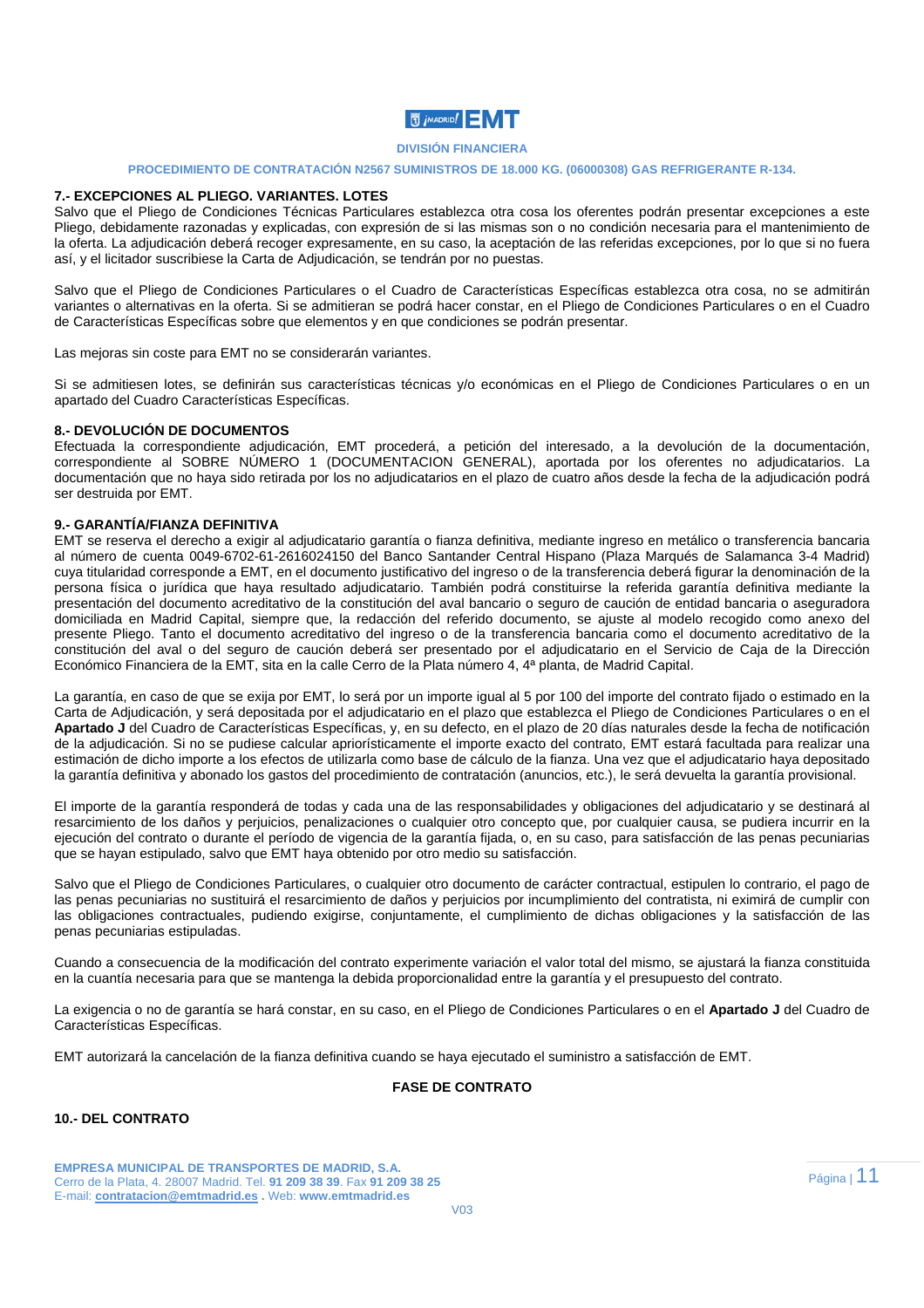# **N** *j* MADRID!

### **DIVISIÓN FINANCIERA**

#### **PROCEDIMIENTO DE CONTRATACIÓN N2567 SUMINISTROS DE 18.000 KG. (06000308) GAS REFRIGERANTE R-134.**

#### **10.1. Formalización del contrato**

El contrato estará formado por orden de prelación:

- 1. Por la Carta de adjudicación
- 2. Por el Pliego de Condiciones Particulares, en su caso, y sus aclaraciones, si las hubiese.
- 3. Por el presente Pliego Tipo de Condiciones Generales y sus aclaraciones, si las hubiese.
- 4. Por la Oferta del Adjudicatario y, en su caso, por sus posibles aclaraciones.

No obstante EMT podrá instar al adjudicatario a suscribir el correspondiente contrato según documento redactado por EMT, en el que se incluirá con valor contractual los documentos antes citados y, en su caso, las demás condiciones que las partes pudieran pactar.

El contrato, si no se extiende en documento específico, se entenderá fechado en el día de notificación de adjudicación del concurso condicionado a la constitución de la garantía; en el caso de optar EMT por la formalización de un documento específico, deberá hacerse en el plazo de UN MES computado desde la fecha de notificación de adjudicación del contrato, y se datará en la fecha en que se realice dicha formalización, si bien este plazo será susceptible de prorroga por razones justificadas que deberán hacerse constar en el mismo documento contractual.

Si la adjudicataria fuera una UTE deberá formalizar su constitución dentro del plazo de formalización del contrato pudiendo resolverse este si no lo verifica.

El hecho de no estar formalizado el contrato en documento específico no impedirá el inicio de la realización del suministro.

El contrato podrá formalizarse en escritura pública cuando así lo solicite cualquiera de las partes, siendo a cargo de la que lo solicite los gastos derivados de su otorgamiento.

#### **10.2. Modificación del contrato**

No se podrán introducir modificaciones en el contrato sin la debida aprobación expresa de aquellas modificaciones y del Presupuesto correspondiente por EMT, que necesitará de una nueva documentación contractual suscrita por las partes a través de sus representantes con poderes suficientes. No se considerarán modificaciones los pedidos sucesivos de un suministro adjudicado durante el plazo de duración del contrato.

En ningún caso se podrán introducir modificaciones que alteren sus condiciones esenciales.

#### **10.3. Duración del contrato. Resolución y Extinción**

El contrato se extinguirá por su cumplimiento una vez que hubiese finalizado el suministro que corresponde al adjudicatario a satisfacción de EMT.

El contrato se extinguirá por su cumplimiento o bien por resolución.

El incumplimiento de cualquiera de las obligaciones que incumben al adjudicatario facultará a EMT para resolver, si lo estima oportuno, el contrato, con obligación, en cualquier caso, de indemnizar a EMT de los daños y perjuicios que se le hubiesen irrogado como consecuencia del incumplimiento, y sin perjuicio de las penalizaciones que se pudiesen imponer con arreglo al Pliego de Condiciones Particulares o, en su defecto, al presente Pliego.

 Además el contrato podrá quedar resuelto a instancia de EMT o del adjudicatario, en su totalidad o parcialmente, además de por otras causas previstas en el presente Pliego, por las siguientes causas:

- Mutuo acuerdo de las partes
- Incumplimiento grave o reiterado por parte del adjudicatario de las obligaciones contraídas.
- Cuando el adjudicatario hubiese solicitado la declaración de concurso o hubiese sido declarado en concurso o insolvente, o se hallase sujeto a intervención judicial o inhabilitado conforme a la Ley 2272003, de 9 de julio, por la que se aprueba la Ley **Concursal**
- Cesión, subcontratación y/o traspaso de todo o parte del contrato a terceros sin autorización previa, expresa y por escrito de EMT
- Incumplimiento de lo dispuesto en las disposiciones vigentes en materia laboral, de seguridad Social y de prevención de riesgos laborales o fiscales.
- Por muerte o incapacidad sobrevenida del adjudicatario si fuese persona física, no obstante EMT podrá aceptar o desechar el ofrecimiento realizado por los herederos del adjudicatario que se comprometan a continuar con la ejecución del contrato bajo las condiciones estipuladas en el contrato, sin que esta circunstancia genere ningún derecho a indemnización alguna para los herederos en caso de ser rechazada por EMT.
- Por la extinción de la personalidad o su transformación si fuese persona jurídica.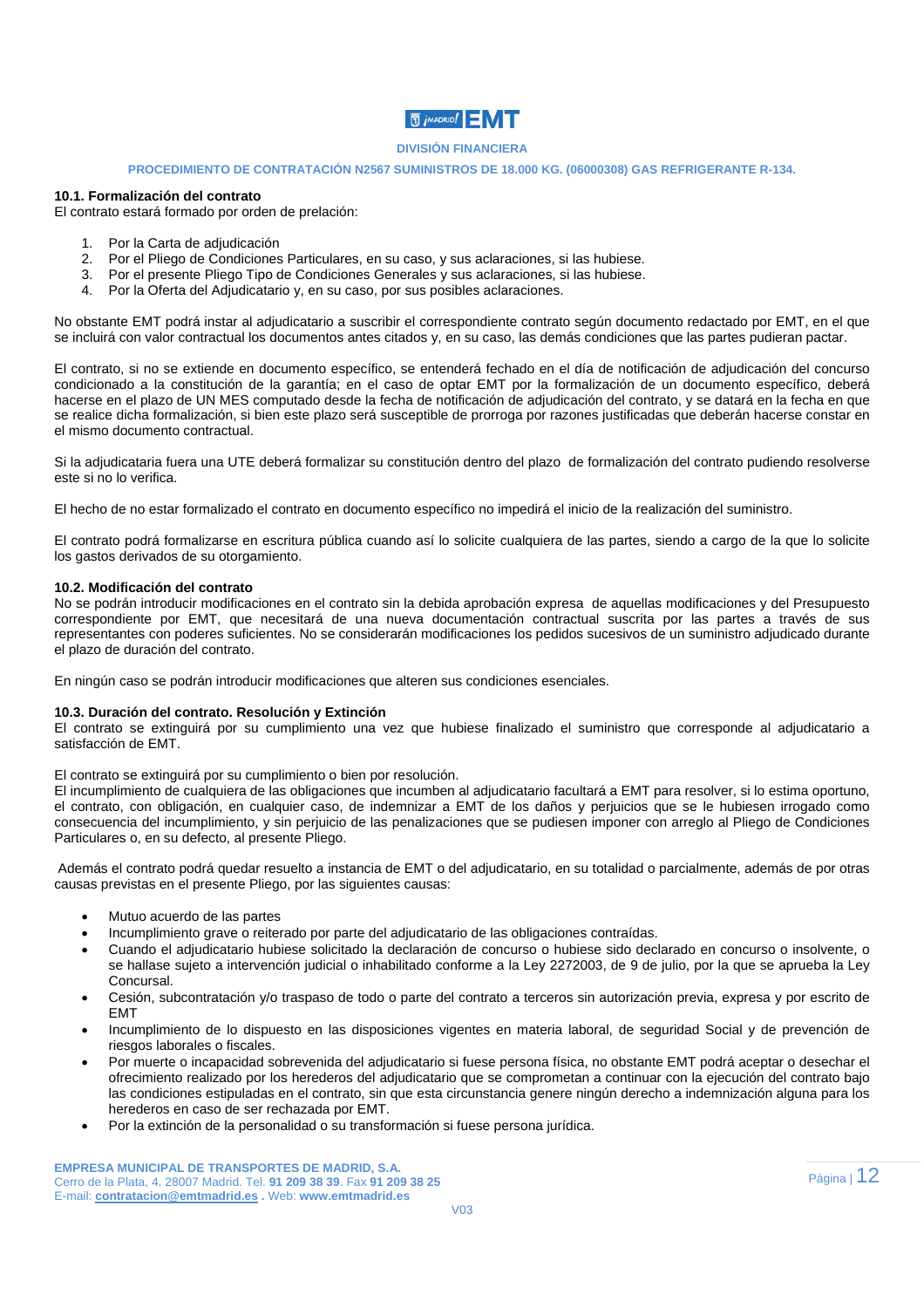

#### **PROCEDIMIENTO DE CONTRATACIÓN N2567 SUMINISTROS DE 18.000 KG. (06000308) GAS REFRIGERANTE R-134.**

- Por incumplimiento de las obligaciones en materia de confidencialidad y protección de datos de carácter personal.
- No constituir la UTE dentro del plazo de formalización del contrato.

Cuando la resolución del contrato sea por causas imputables al adjudicatario, EMT ejecutará, si así procediese y a su sola discreción, la fianza constituida haciendo suyo su importe hasta cubrir la cuantía correspondiente a los daños y perjuicios causados y, en su caso, la pena convencional, y si esta se agotase, de los pagos que estuviesen pendientes y sin perjuicio de que si subsisten responsabilidades en exceso, una vez realizadas dichas retenciones pueda reclamarlas EMT donde corresponda.

La resolución del contrato no precisará resolución judicial, bastando para ello que EMT comunique al adjudicatario, por un medio que acredite su recepción, la decisión de la resolución, la causa de ella, y la fecha a partir de la cual surtirá efecto, sin perjuicio de las acciones que pueden corresponder al adjudicatario frente a esta decisión.

#### **11.- REGIMEN DEL SUMINISTRO**

El suministro del adjudicatario, que constituye el objeto del presente Pliego, se regirá por lo dispuesto en el contrato, y, en su defecto, por lo dispuesto en la normativa general o especial, de obligado cumplimiento, que resulte de aplicación, o por las estipulaciones que se especifiquen en el **Apartado C** del Cuadro de Características Específicas.

#### **12.- PRESUPUESTO BASE DE LICITACIÓN**

El importe estimado del suministro será el precisado en el **Apartado K** del Cuadro de Características Específicas. El presupuesto puede incorporarse al presente Pliego de Condiciones Generales con expresión de los precios, o bien, no expresando cifra alguna, en cuyo caso serán cumplimentados por el licitador en su proposición económica. En el primer caso los Pliegos de Condiciones Particulares o el **Apartado K** del Cuadro de Características Específicas podrán establecer que el presupuesto tenga la condición de máximo admisible, presentando su oferta como porcentaje de baja sobre el mismo.

En todo caso las cifras se expresarán IVA excluido.

#### **13.- DURACIÓN DEL CONTRATO**

El suministro deberá realizarse en la fecha o fechas que se especifican en el **Apartado L** del Cuadro de Características Especificas, en su defecto el que conste en la Carta de Adjudicación o, en su caso, en la fecha o fechas que EMT negocie individualmente con el adjudicatario. Salvo que el Pliego de Condiciones Particulares o el Cuadro de Características Específicas establezcan un régimen jurídico distinto las penalizaciones aplicables al adjudicatario por retrasos en el suministro serán las especificadas en el presente Pliego.

Cuando se produzcan retrasos por motivos no imputables al adjudicatario y éste se ofrezca a cumplir sus compromisos, se podrá conceder por EMT un nuevo plazo.

En caso de que el retraso fuese debido a culpa del adjudicatario, EMT podrá optar entre resolver el contrato o exigir su ejecución con indemnización de daños y perjuicios en ambos casos y sin perjuicio de las penalizaciones que pudieran corresponder.

#### **14. CONDICIONES DE ENTREGA**

El Adjudicatario está obligado a cumplir el plazo fijado en el Contrato o pedido para la total ejecución de los suministros.

Respecto a los bienes o productos a suministrar las fechas indicadas en el Contrato o pedido se considerarán como fechas límite o plazo máximo de entrega.

EMT, de común acuerdo con el Adjudicatario, podrá modificar la fecha de entrega. Cualquier iniciativa del Adjudicatario para adelantar la fecha de entrega requiere la previa conformidad de EMT.

Se considerará como fecha de entrega real de la mercancía o producto, sólo a efectos de cumplimiento de plazos, la fecha en que dicha mercancía ha sido recibida satisfactoriamente en las dependencias de EMT o, en su caso, cualquier otro destino que figure en el Contrato o pedido, constatada dicha fecha en el Acta de Recepción o Albarán de Entrega, con recibí, sello y firma del responsable de recepción.

Si el suministro resultase rehusado en cualquier fase de la recepción, se considerará como no presentado, siendo de exclusiva responsabilidad del Adjudicatario los retrasos que pudiera dar lugar por este motivo sobre los plazos de entrega pactados. EMT podrá aceptar entregas aceptables solo en parte.

Cuando un Contrato de suministro incluya más de una unidad, EMT podrá autorizar al Adjudicatario a realizar entregas parciales, teniendo en cuenta que la última entrega no sobrepasará el plazo total definido.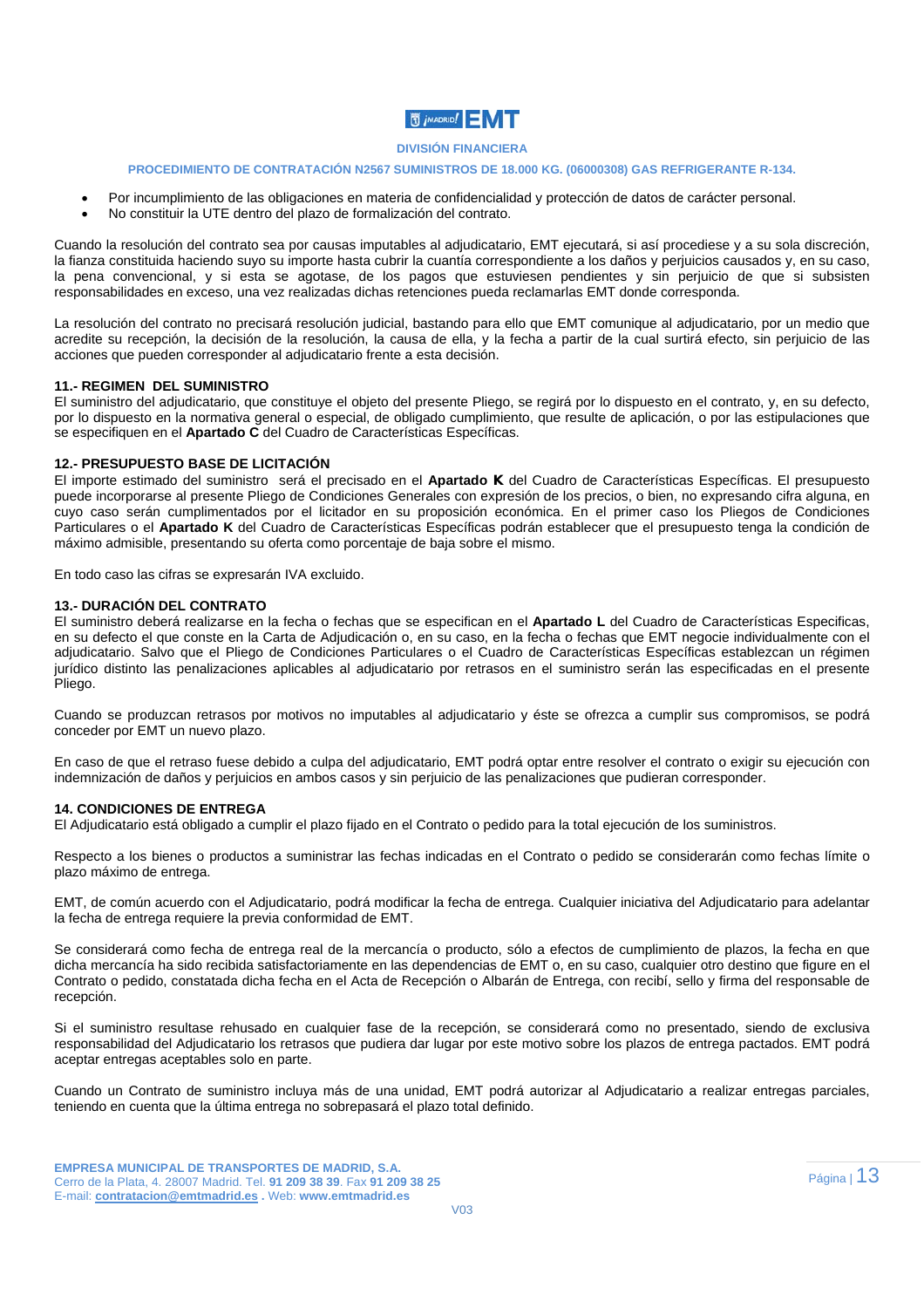#### **DIVISIÓN FINANCIERA**

#### **PROCEDIMIENTO DE CONTRATACIÓN N2567 SUMINISTROS DE 18.000 KG. (06000308) GAS REFRIGERANTE R-134.**

Igualmente, cuando en los Pliegos de Condiciones Particulares o en el Cuadro de Características Específicas así se indicara, se podrán fijar plazos parciales o calendarios de entregas.

La demora en las entregas como consecuencia de rechazos, no afectará a los compromisos de plazo pactados.

#### **15.- INCUMPLIMIENTO Y PENALIZACIONES**.

Las penalizaciones que, en su caso, deba asumir el contratista podrán venir motivadas por el retraso en la realización del suministro o por el incumplimiento de las restantes obligaciones que le incumben.

Salvo que el Pliego de Condiciones Particulares o el **Apartado M** del Cuadro de Características Específicas establezca una regulación distinta, en caso de que el adjudicatario se retrasase en el cumplimiento de su obligación de suministro o entrega del producto en el plazo o plazos pactados por culpa a él imputable, EMT podrá optar por exigir su cumplimiento o por resolver el contrato, con indemnización de daños y perjuicios en ambos casos, si bien, también podrá exigir la penalización o compensación económica de 5 por 1000 por cada día natural de retraso. La mora se entiende, en todo caso, automática no siendo necesaria interpelación judicial.

En caso de que el adjudicatario se hubiese constituido en mora responderá del incumplimiento de las obligaciones aunque estas hubiesen sobrevenido por caso fortuito o fuerza mayor.

Por incumplimientos distintos del retraso imputables al adjudicatario, y salvo que el Pliego de Condiciones Particulares establezca una regulación distinta, EMT podrá imponer al adjudicatario las penalizaciones previstas en el **Apartado M** del Cuadro de Características Específicas o, en su defecto, por un valor de hasta el de la totalidad de la garantía constituida, en relación a la gravedad de la falta cometida, a juicio de EMT, en defecto de garantía constituida será de hasta el 30% del importe de adjudicación, sin perjuicio de la facultad que se reserva EMT de resolver el contrato con indemnización por los daños y perjuicios ocasionados en ambos casos.

El adjudicatario se obliga, en el primer caso, a reponer la garantía pactada en las condiciones iniciales.

La imposición de penalidades es, en cada caso, plenamente independiente del resarcimiento de daños y perjuicios que hayan podido ocasionar a EMT los mismos hechos sancionables.

El importe de las penalizaciones y de las indemnizaciones por daños y perjuicios, se hará efectiva, en primer lugar, sobre el importe de la garantía definitiva que se haya constituido y, en caso de no ser suficiente o de no haberse exigido, sobre el importe de los pagos que estuviesen pendientes, sin perjuicio de que si subsisten responsabilidades en exceso, una vez realizadas dichas retenciones pueda reclamarlas EMT en la forma que corresponda.

Las penalidades que se impongan en caso de incumplimiento por el adjudicatario de cualquiera de las obligaciones que le incumben con arreglo al correspondiente contrato, le serán notificadas.

#### **16.- RECEPCIÓN PROVISIONAL Y RECEPCIÓN DEFINITIVA**

El adjudicatario garantizará por el periodo que se especifica en el **Apartado N**, y, en su defecto, por un periodo de dos años, los bienes o productos suministrados, respecto de los defectos o vicios ocultos, y responderá de los daños y perjuicios que los mismos pudieran ocasionar a EMT o a terceros. En caso de que se trate de mercancías embaladas o enfardadas el periodo de garantía comenzará a contar desde su apertura por el personal de la EMT competente, que levantará Acta de Recepción Provisional.

Siempre que las características del suministro o producto lo permitan el acto de recepción provisional se entenderá hecho por la recepción física del bien en las dependencias de EMT, de la que se deberá dejar constancia documental mediante copia del albarán o documento de entrega, y por la posterior conformidad de la Dirección del Área en la correspondiente factura.

Transcurrido el periodo de garantía, si lo hubiere, EMT mostrará su conformidad respecto de los bienes suministrados de dos formas, una tácita, en caso de no haber hecho protesta alguna dentro de plazo, y otra expresa mediante recepción definitiva formalizándose mediante la suscripción de la correspondiente Acta, procediéndose a la devolución de la fianza definitiva.

#### **17.- RECEPCIÓN DE LA MERCANCIA**

La mercancía deberá presentarse debidamente embalada y acompañada del Albarán de Entrega.

Se establecen dos tipos de recepción:

- Recepción en origen.- cuando la mercancía se recepciona por EMT o empresa autorizada en las Dependencias del suministrador.
- Recepción en destino.- Tendrá lugar en las Dependencias de EMT de destino final del material.

En el supuesto de Recepción en origen el Adjudicatario deberá comunicar a EMT la puesta a disposición de la mercancía para su entrega. Dicha puesta a disposición se hará utilizando el documento que a tal efecto indique EMT.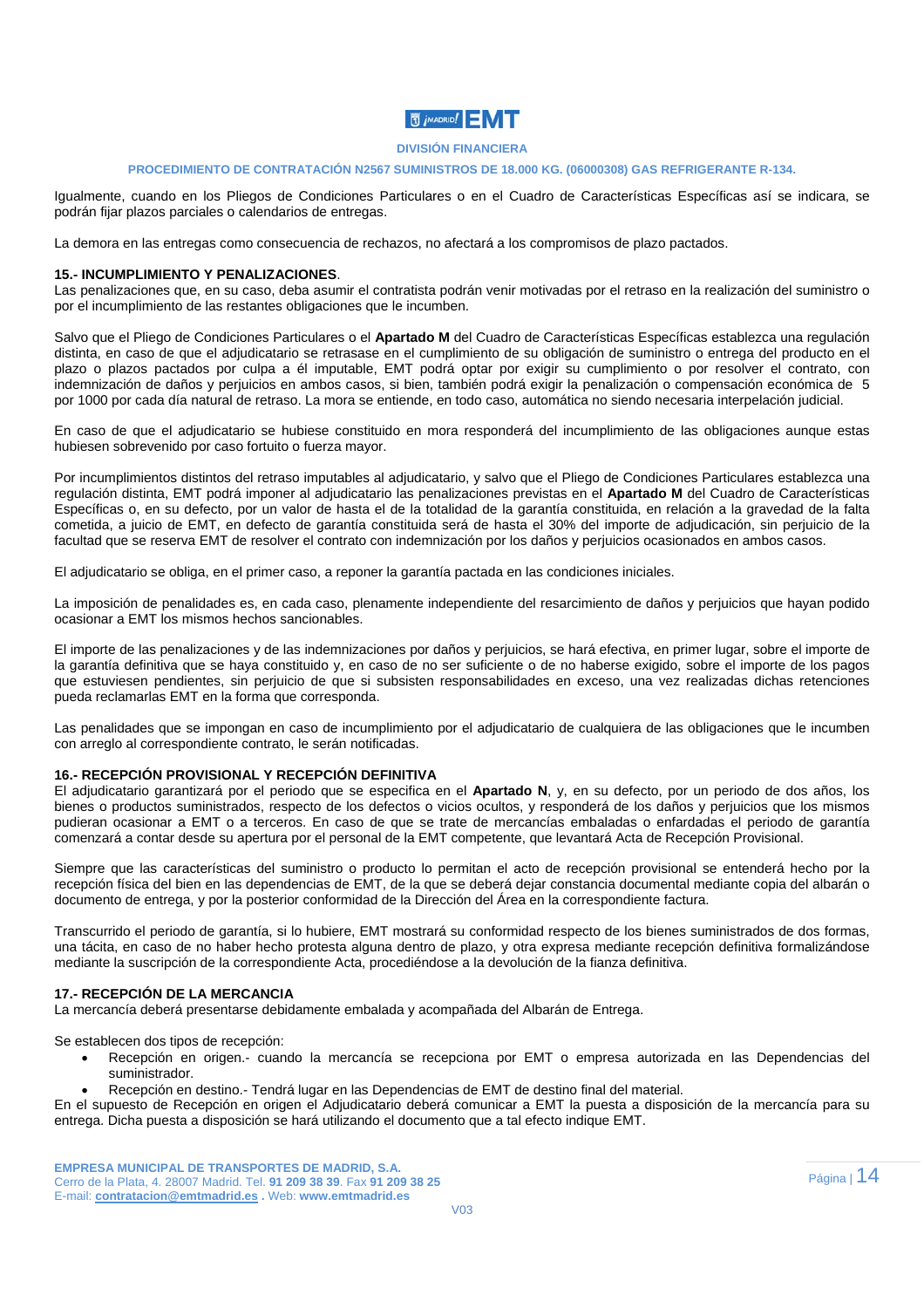### **DIVISIÓN FINANCIERA**

#### **PROCEDIMIENTO DE CONTRATACIÓN N2567 SUMINISTROS DE 18.000 KG. (06000308) GAS REFRIGERANTE R-134.**

En cada aviso de puesta a disposición no podrán incluirse más que artículos correspondientes a un mismo Pedido y punto de destino.

EMT enviará un agente receptor para que efectúe la recepción cualitativa correspondiente, y se formalice el oportuno Acta.

El Adjudicatario se obliga a poner gratuitamente a disposición del receptor, el personal, máquinas, aparatos, energía y todos los documentos necesarios para el control, no pudiendo exigir indemnización por las materias primas, materiales, productos destinados a la fabricación y artículos terminados que resulten inutilizados durante los ensayos necesarios para efectuar la recepción, o aquellos otros que en la misma hayan sufrido depreciación.

Una de las copias del Acta de Recepción deberá quedar en poder del proveedor. Las recepciones en origen no prejuzgan el resultado que arrojen las definitivas practicadas con el material a su llegada a destino, si se estima necesario.

En caso de Recepción en destino, el acto de recepción por EMT de una entrega no prejuzga la aceptación por ella de la cantidad o calidad de los materiales recibidos, que lo son siempre a resultas de las pruebas y ensayos exigidos. En caso de rechazo será devuelto.

#### **18.- RECHAZOS.**

Los suministros o productos rechazados serán notificados por escrito y puestos a disposición del adjudicatario, quien por su cuenta deberá proceder a su retirada en el punto en que fueron entregados o en el que se encuentren a elección de EMT, en un plazo máximo de 15 días a contar desde la fecha de notificación del rechazo. Si transcurrido ese tiempo el Adjudicatario no ha procedido a la retirada de los materiales, EMT procederá a su devolución a portes debidos. Serán de cuenta del Adjudicatario cuantos gastos se deriven de dicha devolución.

No se admitirán reclamaciones por el tiempo que se tarde en la devolución de los suministros rechazados.

Los Pedidos cuyo suministro sufra rechazo, se considerarán como no cumplimentados.

Las mercancías rechazadas deberán ser repuestas por el Adjudicatario si así lo exigiere EMT en un plazo que en ningún caso podrá ser superior, en tiempo, al inicialmente previsto en el Pedido, sin perjuicio de las indemnizaciones y penalidades previstas en el presente Pliego Tipo de Condiciones Generales.

#### **19.- RESPONSABILIDAD Y SEGURO**

El adjudicatario responderá del buen desarrollo de la prestación y de los daños y perjuicios que por las características de los bienes objeto de la prestación pudiesen ocasionar en su suministro, teniendo en cuenta que la puesta a disposición de la EMT tendrá lugar desde el mismo momento en que los bienes se depositen en las instalaciones de EMT, o bien, sean retirados por efectivos de la Empresa en las instalaciones del adjudicatario, y en ambos casos será necesario la firma del albarán de entrega.

Igualmente el contratista será responsable de toda reclamación relativa a la propiedad industrial y comercial de los materiales o bienes suministrados, y deberá indemnizar a EMT de todos los daños que para la misma pudieran derivarse de la interposición de reclamaciones.

El adjudicatario deberá estar en todo momento al corriente de pago de los seguros sociales con su personal, así como de todos los demás seguros obligatorios que deba tener concertados en relación con su personal, pudiendo EMT solicitar en cualquier momento su justificación.

Atendiendo a las características de los bienes suministrados, EMT podrá exigir del adjudicatario que disponga de cobertura de responsabilidad civil frente a terceros, en los que en todo caso está incluía la propia EMT y sus trabajadores, mediante póliza de seguro de responsabilidad civil con capital asegurado no inferior al previsto en el **Apartado Ñ** del Cuadro de Características Específicas.

#### **20.- FACTURACION Y ABONOS**

El importe del suministro se facturará una vez efectuado la totalidad del mismo salvo que el **Apartado O** del Cuadro de Características Específicas o el Pliego de Condiciones Particulares establezca otra forma distinta. Las facturas se acompañarán de toda la documentación adicional señalada en el Pliego de Condiciones Particulares correspondiente al suministro contratado.

Todas las facturas deberán tener los datos identificativos del adjudicatario y de EMT, conforme a los requisitos legales. Así mismo, deberá constar de forma separada el Impuesto sobre el Valor Añadido, el cual será facturado en forma desglosada en cada una de las facturas de conformidad con lo previsto en la Ley Reguladora del IVA y el Reglamento de desarrollo.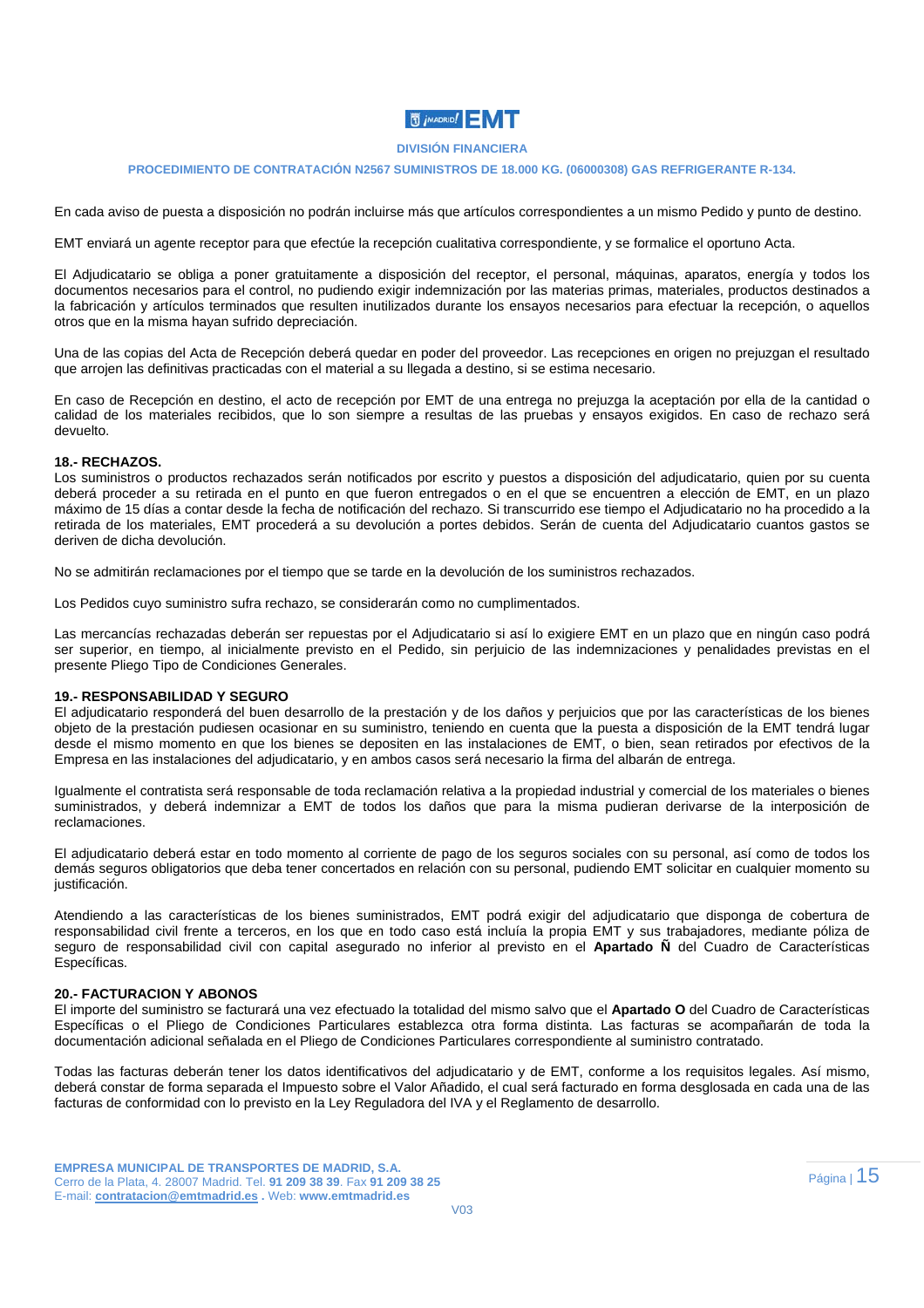### **DIVISIÓN FINANCIERA**

#### **PROCEDIMIENTO DE CONTRATACIÓN N2567 SUMINISTROS DE 18.000 KG. (06000308) GAS REFRIGERANTE R-134.**

El adjudicatario deberá presentar a la EMT factura por triplicado haciendo constar en ella la fecha y el número del contrato, adjuntando a la misma el documento que acredite la entrega del material a EMT, es decir, el Acta de Recepción, albarán o justificante de entrega, con recibí, sello, fecha y firma del Responsable de Recepción.

Las facturas establecidas por el adjudicatario, con los requisitos señalados, serán presentadas en EMT, dentro de los 10 días siguientes a la fecha de las mismas. En caso de que la presentación quede fuera de dicho plazo, deberán ser rectificadas.

#### **21.- PRECIO Y FORMA DE PAGO**

Los precios pactados se consideran fijos y no revisables, salvo en aquellos casos en que la contratación se refiera a suministros periódicos, con formulas de variación de precios dentro del periodo, o cuando otra cosa se establezca en el **Apartado O** del Cuadro de Características específicas o el Pliego de Condiciones Particulares; se entenderá que los precios incluyen los del material objeto de suministro, el del envase, el del embalaje y los gastos hasta la recepción, en consecuencia no se aceptará recargo alguno sobre los precios acordados. Se exceptúa exclusivamente el I.V.A que se repercutirá por el contratista de manera desglosada con arreglo a las disposiciones legales vigentes.

Asimismo estará incluido en el precio los transportes, los medios auxiliares de carga y descarga utilizados y en general todos los gastos de cualquier tipo que puedan presentarse hasta la entrega de la mercancía por el adjudicatario.

Salvo que en la documentación contractual, en el Apartado P del Cuadro de Características Específicas o en el Pliego de Condiciones Particulares se establezca otra cosa, EMT abonará las facturas a los CIENTO OCHENTA (180) DIAS de la fecha de su recepción y aprobación.

El pago de la factura estará condicionado al cumplimiento por el adjudicatario de las normas establecidas por EMT sobre el control de calidad de materiales y equipos suministrados. Dicho pago no supone que EMT considere renuncie a los derechos contractuales que puedan corresponderle frente al adjudicatario, reservándose expresamente su ejercicio, sin perjuicio del pago efectuado.

### **22.- LIQUIDACIÓN Y LIQUIDACIÓN POR RESCISIÓN/RESOLUCIÓN**

En el caso de extinción normal del contrato, y salvo que otra cosa resulte de las características específicas del contrato, dentro de los tres meses siguientes a la terminación del plazo de prestación del servicio, el adjudicatario enviará factura de liquidación a EMT. De dicha liquidación final la EMT tendrá derecho a retener la cuantía económica que estime suficiente en concepto de penalizaciones o indemnizaciones.

En caso de extinción por resolución el régimen de liquidación variará en función de si la causa de rescisión/resolución es imputable o no al adjudicatario:

- Si por cualquier causa ajena al adjudicatario hubiera necesidad de rescindir o resolver el contrato se le abonarán, a éste, los bienes objeto de suministro que sean de recibo, si bien EMT se reserva, en todo caso, el derecho a renunciar al cumplimiento parcial debiendo restituirse las partes lo que hubiese sido entregado en virtud del contrato siempre que sea posible. Cuando por la naturaleza de los bienes suministrados existan bienes cuya restitución no sea posible, EMT podrá abonar al adjudicatario la cantidad fijada de común acuerdo en concepto de indemnización.
- B) Cuando la rescisión del contrato fuese debido a causa imputable al adjudicatario EMT no estará obligada a abonar el precio por los bienes suministrados que se destinará a cubrir la indemnización por los daños y perjuicios y las penalizaciones previstas en el Pliego de Condiciones Técnicas Particulares o, en su caso, en el **Apartado M** del Cuadro de Características Específicas, y, en caso de ser insuficientes, podrá reclamarlas donde corresponda.

#### **23.- IMPUESTOS Y GASTOS**

El importe de los impuestos y/o de las tasas de todo tipo que se deriven de la adjudicación, excepto el IVA que necesariamente habrá de reflejarse en factura, serán a cargo del adjudicatario.

Del mismo modo, todos los gastos que se causen derivados de la convocatoria o de su adjudicación, como los anuncios publicados, gastos de formalización del contrato o cualquier otro, serán a cargo del adjudicatario.

#### **24.- CESION Y SUBCONTRATACION**

El adjudicatario será el único responsable de cumplir la prestación que le corresponda como consecuencia de la adjudicación, no pudiendo ceder el contrato, ni los créditos o derechos de cobro frente a EMT ni subcontratar total o parcialmente salvo aprobación previa, expresa y por escrito de EMT, o salvo que así se haya hecho constar en la oferta y haya sido aceptado en la Carta de Adjudicación. El Pliego de Condiciones Particulares podrá establecer, también, que determinados suministros puedan subcontratarse.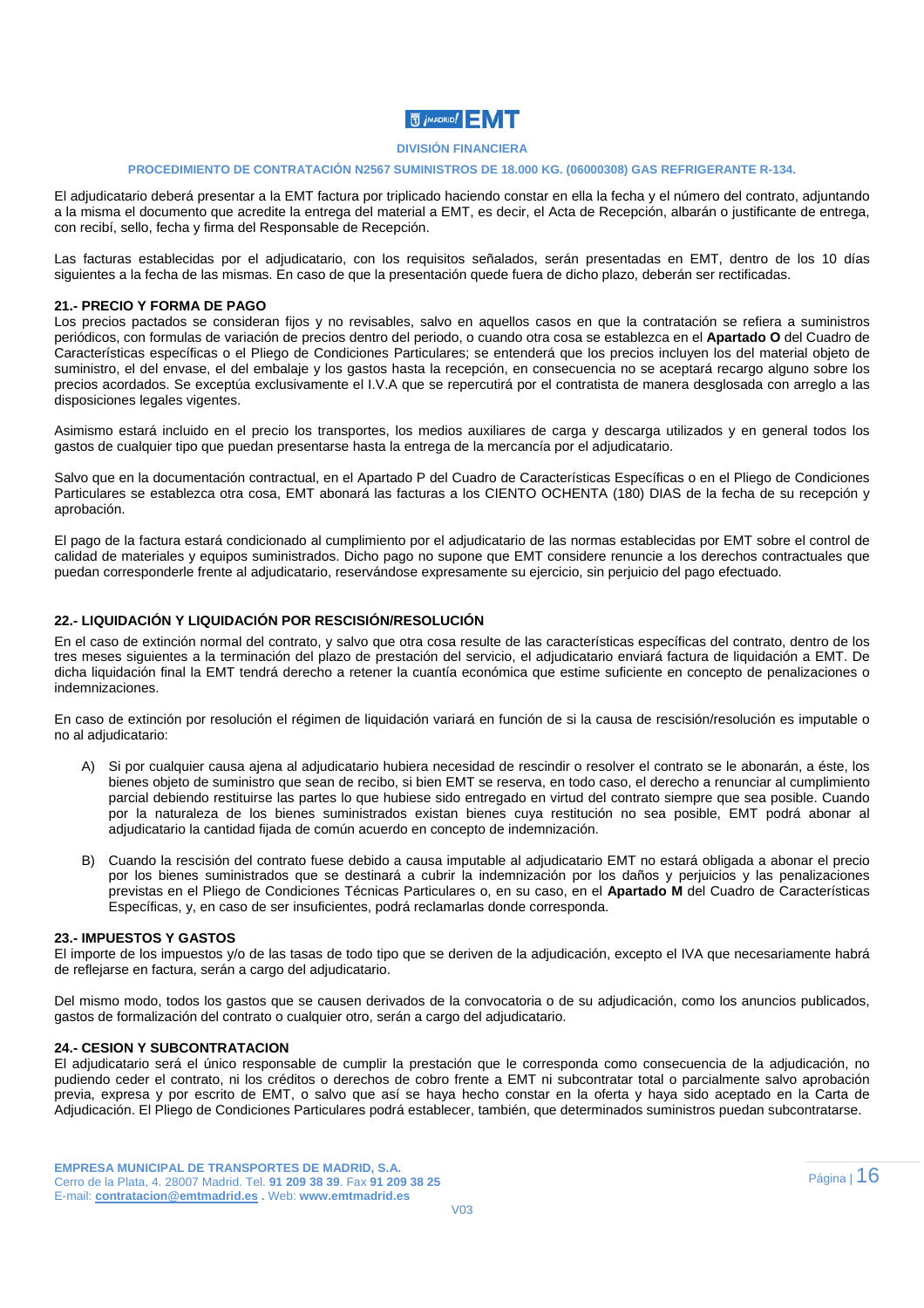## **DIVISIÓN FINANCIERA**

#### **PROCEDIMIENTO DE CONTRATACIÓN N2567 SUMINISTROS DE 18.000 KG. (06000308) GAS REFRIGERANTE R-134.**

En cualquier caso la subcontratación se regirá por las siguientes reglas:

- Los subcontratistas quedarán obligados sólo ante el contratista principal, que asumirá la total responsabilidad de la ejecución del contrato frente a EMT, con arreglo a las prescripciones del alcance y términos del contrato.
- Estarán capacitados tanto económica, técnica y profesionalmente para la realización de los suministros que se les subcontrate.
- El subcontratista tendrá las mismas limitaciones que el contratista en lo que a incompatibilidades se refiere.
- El contratista global deberá comprobar que sus subcontratistas no se encuentren en una situación de insolvencia o intervención judicial, verificando también que se hallen al corriente en el cumplimiento de sus obligaciones tributarias o de Seguridad Social.
- El contratista se obliga a abonar a los subcontratistas y suministradores el pago del precio pactado con unos y otros, en los plazos y condiciones que se contemplen. EMT podrá requerir al contratista todos los comprobantes y justificantes que estime oportunos.
- EMT quedará exonerada de cualquier responsabilidad que se desprenda de los acuerdos particulares entre contratista y subcontratistas.
- En el supuesto caso de que los subcontratistas no cumplan los requisitos establecidos, EMT podrá exigir al adjudicatario que asuma directamente la prestación del servicio o por subcontratistas diferentes de los primeros.

### **25.- DOMICILIO DEL ADJUDICATARIO**

El adjudicatario deberá designar un domicilio en Madrid-Capital para recibir la correspondencia y notificaciones que, en relación con la adjudicación, pueda generarse.

#### **26.- AUTORIZACIONES ADMINISTRATIVAS**

El adjudicatario deberá disponer de las autorizaciones administrativas necesarias para el suministro de los bienes, en caso de que no pudiese obtener alguna de las referidas autorizaciones por causa a él imputable, EMT podrá resolver el contrato sin previo aviso.

### **27.- PROHIBICION DE UTILIZAR LA IMAGEN DE EMT**

El adjudicatario no podrá servirse de sus relaciones contractuales con la EMT en su correspondencia con terceros o en cualquier otro documento publicado o emitido por radio, televisión o Internet con fines publicitarios o comerciales, ni utilizar vistas interiores o exteriores de los edificios de la EMT con los mismos fines sin la autorización previa, expresa y por escrito de EMT.

#### **28.- DERECHOS DE PROPIEDAD INDUSTRIAL E INTELECTUAL**

Se entenderá que EMT es la dueña de los productos que, en su caso, se elaboren por el adjudicatario como consecuencia del contrato adjudicado. El adjudicatario será el responsable exclusivo respecto de aquellas acciones que se ejerciten como consecuencia de la utilización de derechos de propiedad industrial o intelectual respecto de los bienes suministrados, y responderá frente a EMT de todos los daños y perjuicios que se deriven de su ejercicio.

#### **29.- FUERO Y ARBITRAJE**

El adjudicatario, renunciando al fuero que pudiera corresponderle, se somete expresamente a la jurisdicción de los Juzgados y Tribunales de Madrid Capital, para resolver cuantas cuestiones pudieran suscitarse en la interpretación o aplicación de los compromisos contenidos en las presentes bases, y de aquellas a las que diera lugar la adjudicación del concurso.

Las partes podrán someter sus diferencias o controversias a arbitraje de derecho o de equidad. En caso de someterse a arbitraje, se planteará ante la Corte Arbitral de la Asociación Española de Arbitraje, de la Cámara de Comercio o Industria de Madrid, del Ilustre Colegio de Abogados de Madrid u otra corte arbitral de reconocido prestigio.

#### **30.- MODELOS**

La oferta deberá ajustarse a los siguientes modelos que, en caso de ser exigible, se acompañarán al presente Pliego como anexos

- Modelo de Proposición Económica
- Modelo de Aval y Seguro de Caución para Fianza Provisional
- Modelo de Aval y Seguro de Caución para Fianza Definitiva
- Modelo de Plan de Prevención de Riesgos Laborales y Coordinación de Actividades Empresariales.

El Modelo de Aval y Seguro de Caución para la fianza provisional y para la definitiva solo se anexara en caso de exigirse fianza, tanto provisional como definitiva. Los Pliegos de Condiciones Técnicas particulares podrán modificar el contenido del Modelo de Proposición Económica.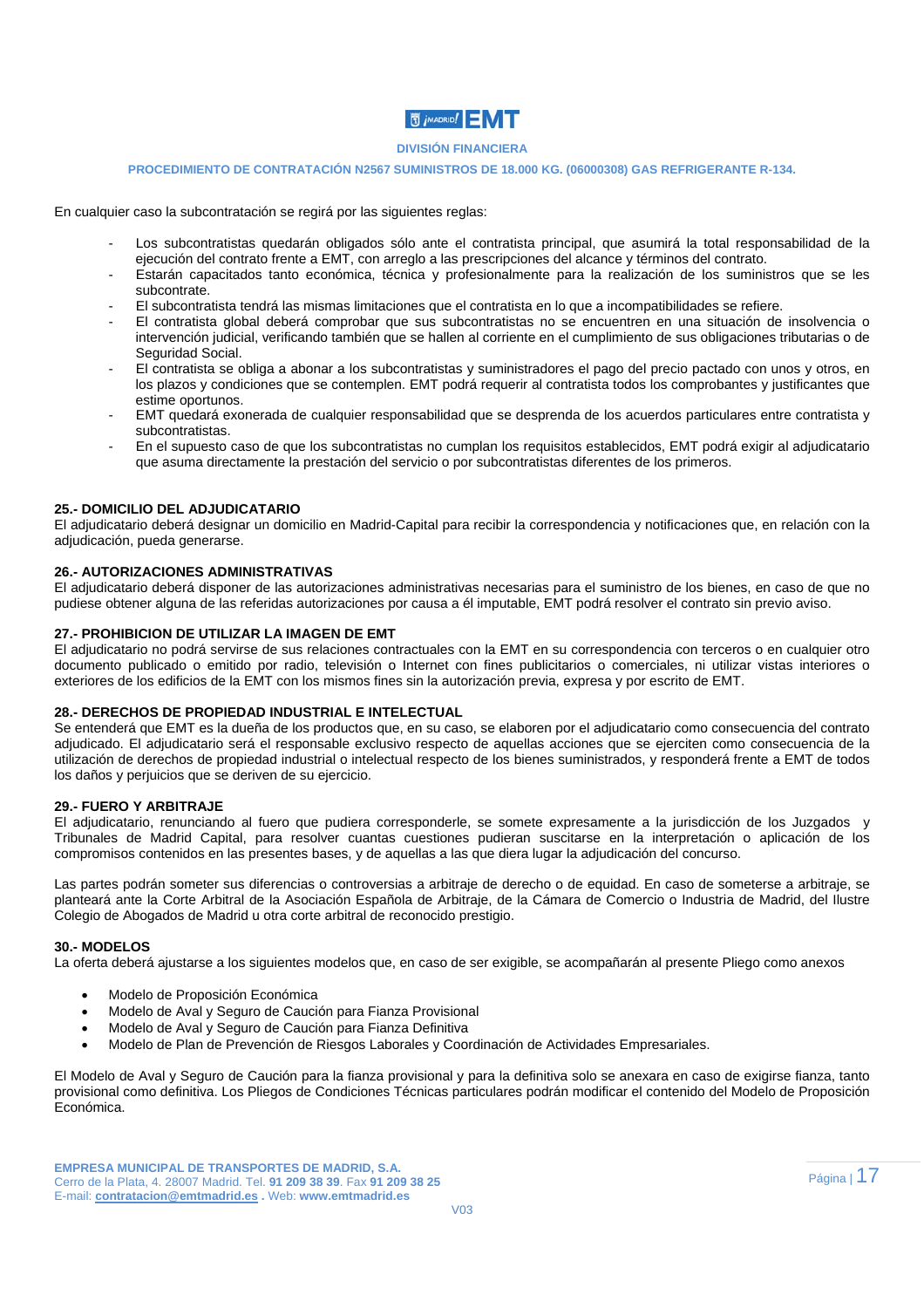#### **DIVISIÓN FINANCIERA**

## **PROCEDIMIENTO DE CONTRATACIÓN N2567 SUMINISTROS DE 18.000 KG. (06000308) GAS REFRIGERANTE R-134.**

## **31.- PLIEGO DE CONDICIONES PARTICULARES Y DE PRESCRIPCIONES TÉCNICAS PARTICULARES**

Los Pliegos de Condiciones Particulares, tanto administrativas como técnicas, desarrollarán las particularidades de cada procedimiento de contratación, pudiendo modificar lo que en este Pliego General se establece, salvo que en el mismo se prohíba tal modificación, o salvo que tal modificación se oponga a lo dispuesto en la normativa general, o en la de la propia empresa, reguladora de la contratación.

### **32.- CONFIDENCIALIDAD**

El adjudicatario queda expresamente obligado a mantener absoluta confidencialidad y reserva sobre cualquier dato, -de cualquier clase que sea-, de EMT que pudiera conocer con ocasión del cumplimiento del contrato, especialmente los de carácter personal, no pudiendo realizar tratamiento alguno de estos últimos, los que, a título de ejemplo, no podrá copiar o utilizar con fin distinto al que figura en este Pliego/contrato, ni tampoco ceder a otros ni siquiera a efectos de conservación. Sin embargo, deberá facilitar a EMT los datos personales de los trabajadores del contratista que vayan a prestar servicio en las dependencias de EMT, a fin de garantizar el debido cumplimiento de las recíprocas obligaciones derivadas de la adjudicación y/o del contrato, y entre ellas especialmente el control del cumplimiento de las obligaciones laborales y de Seguridad social, así como las de seguridad de los centros y dependencias de EMT, siendo obligación del contratista advertir a sus trabajadores de la entrega de dichos datos a EMT, de su incorporación a un fichero, si EMT así lo verifica, del tratamiento que EMT dará a dichos datos, así como de la existencia de los derechos de acceso, rectificación y cancelación, que deberán ejercer ante el Responsable del Fichero, calle del Cerro de la Plata nº 4.

A tal fin, y conforme al Real Decreto 1720/2007, de 21 de diciembre, por el que se aprueba el Reglamento de desarrollo de la Ley Orgánica 15/1999, de 13 de diciembre, de protección de datos de carácter personal., el oferente deberá acompañar anexa a su oferta, Memoria Descriptiva de las medidas de seguridad que se adoptarán para asegurar la disponibilidad, confidencialidad e integridad de los datos manejados y de la documentación facilitada. Asimismo, incluirá en su oferta la designación de la persona o personas que, sin perjuicio de la responsabilidad propia de la empresa, están autorizadas para mantener las relaciones con EMT a efectos del uso correcto del material y de la información a manejar.

#### **33.- OBRAS O SERVICIOS COMPLEMENTARIOS**

Cuando el contrato implique la realización de alguna obra para el montaje de los materiales o bienes suministrados o la prestación de determinados servicios será de aplicación lo establecido en el Pliego de Condiciones Generales de Contratación aprobado por la EMT para el contrato de Obras y de Servicios respectivamente. En todo caso el contrato tendrá la condición que resulte de la prestación económicamente más importante.

#### **34. ERRORES MATERIALES TIPOGRÁFICOS O DE REDACCIÓN**

Los errores materiales tipográficos o de redacción que puedan manifestarse en el presente Pliego, en el Cuadro de Características Específicas, o en el Pliego de Condiciones Particulares podrán ser subsanadas por EMT bien por sí misma o a instancia de cualquiera de los licitadores antes de la apertura de la oferta económica, en cuyo caso, EMT, notificará a los futuros licitadores de las oportunas correcciones pudiendo conceder a los mismos un nuevo plazo, variable, en función de la entidad del error. En caso de que los errores se hubiesen manifestado con posterioridad a la apertura de la oferta económica EMT podrá iniciar, en función de la entidad del error, un trámite destinado a subsanar los errores advertidos notificándolo a todos los licitadores y adoptando todas las medidas necesarias con el objeto de garantizar los principios de transparencia y de igualdad de trato.

#### **35. BAJAS TEMERARIAS O DESPROPORCIONADAS.**

Cuando el valor de una oferta pueda ser desproporcionada o anormal EMT podrá dar audiencia al licitador que la haya presentado para que justifique la valoración de la oferta y precise las condiciones de la misma, EMT se reservará el derecho a rechazar la oferta salvo que la misma sea anormalmente baja debido a que el licitador haya obtenido una ayuda de la Administración Estatal, Autonómica o Local o proveniente de la Unión Europea, por el contrario EMT podrá rechazarla en caso de que tal ayuda se haya concedido contraviniendo las disposiciones comunitarias o nacionales en materia de subvenciones y ayudas públicas. Tratándose de Procedimientos de Contratación sometidos a la Ley 31/2007, de 30 de octubre, sobre procedimientos de contratación en los sectores del agua, la energía, los transportes y los servicios postales, se estará a lo dispuesto en el artículo 82 del mismo Texto Legal.

Una oferta podrá entenderse como temeraria o desproporcionada de acuerdo con las siguientes reglas y siempre que la oferta sea inferior a:

- 25 unidades porcentuales del presupuesto base de licitación cuando concurra un solo licitador.
- 20 unidades porcentuales respecto de la otra oferta cuando concurran dos licitadores.
- 10 unidades porcentuales respecto de la media aritmética de las ofertas presentadas cuando concurran tres licitadores, si bien, será excluido del cómputo la oferta de cuantía mas elevada si excediese en mas de 10 unidades porcentuales a la referida media.
- 10 unidades porcentuales respecto de la media aritmética de las ofertas presentadas cuando concurran cuatro o mas licitadores, si bien, en caso de que concurran licitadores cuyas ofertas sean superiores en mas de 10 unidades porcentuales de la referida media se procederá al calculo de una nueva media excluyendo del computo a los licitadores que se encuentren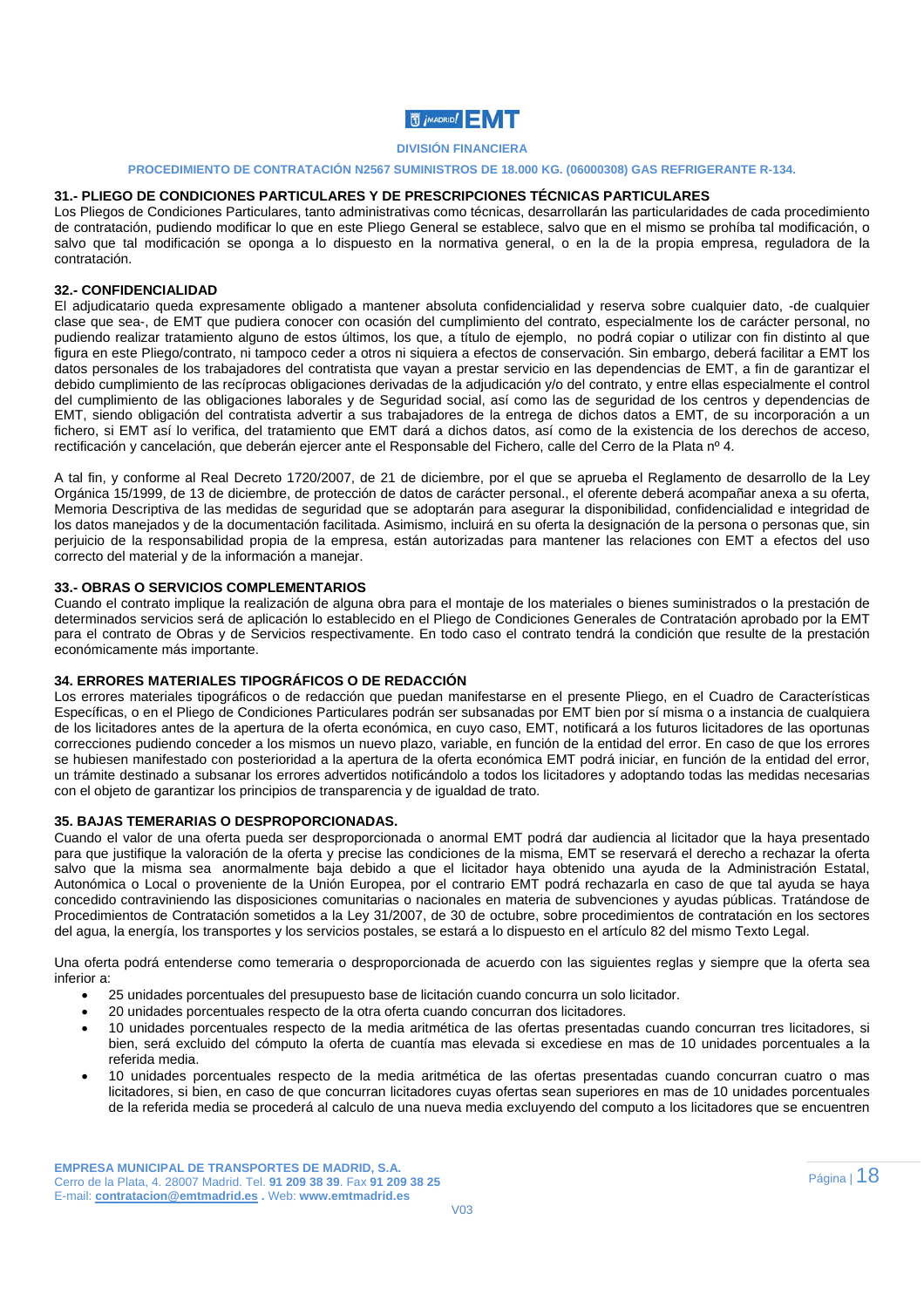# **J** *MADRID!*

### **DIVISIÓN FINANCIERA**

#### **PROCEDIMIENTO DE CONTRATACIÓN N2567 SUMINISTROS DE 18.000 KG. (06000308) GAS REFRIGERANTE R-134.**

en aquella situación, sin embargo si el número de licitadores fuese inferior a tres la media se calculará respecto de las tres ofertas de menor cuantía.

EMT se reserva el derecho a reducir los porcentajes establecidos anteriormente en el Pliego de Condiciones Particulares o en el Cuadro de Características Específicas.

## **36. GLOSARIO**

En el **Apartado P** del Cuadro de Características Específicas se incluirá un Glosario de los conceptos del Pliego o de la documentación que puedan resultar oscuros.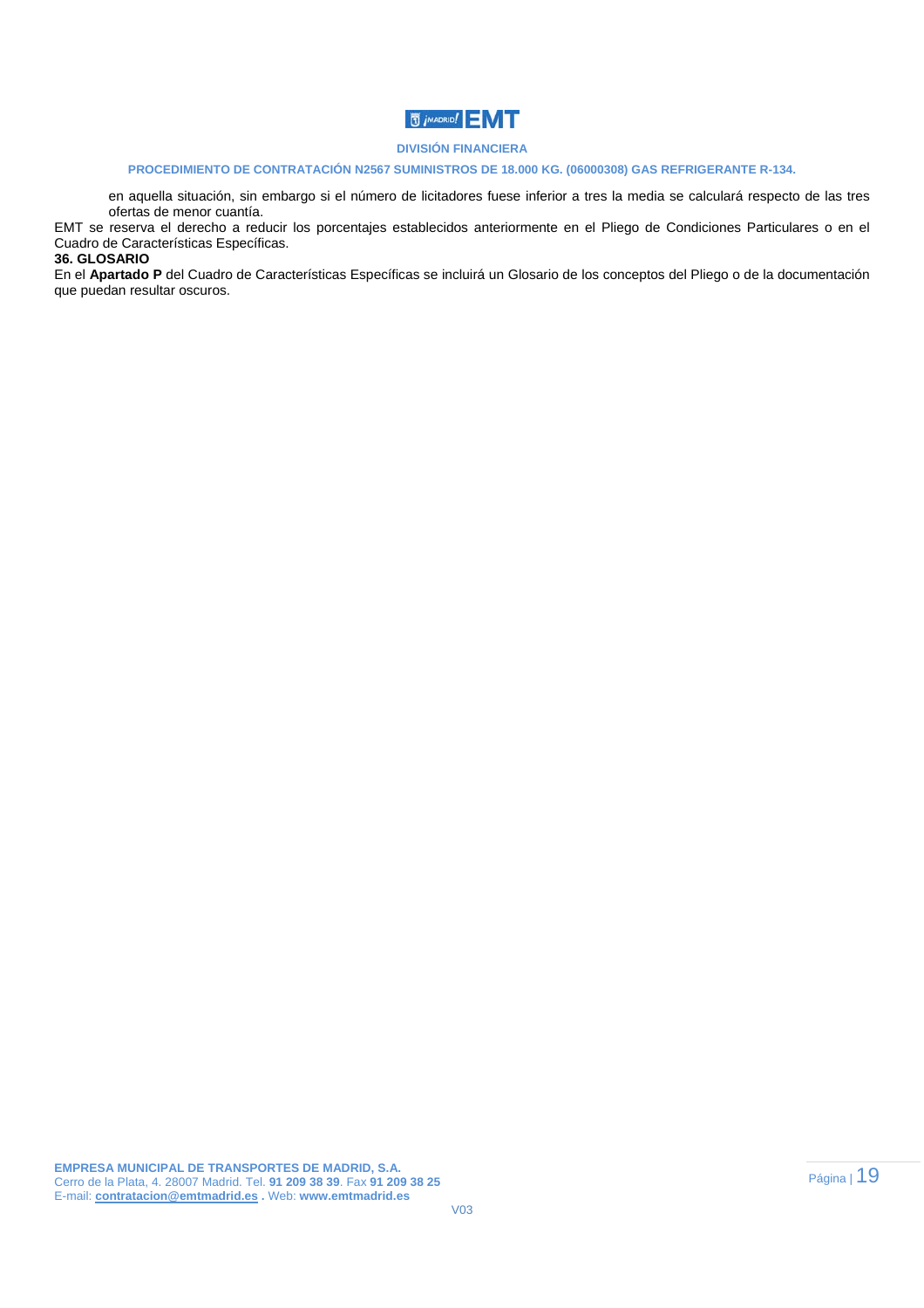

**PROCEDIMIENTO DE CONTRATACIÓN N2567 SUMINISTROS DE 18.000 KG. (06000308) GAS REFRIGERANTE R-134.** 

# **ANEXO I**

# **CUADRO DE CARACTERISTICAS ESPECÍFICAS**

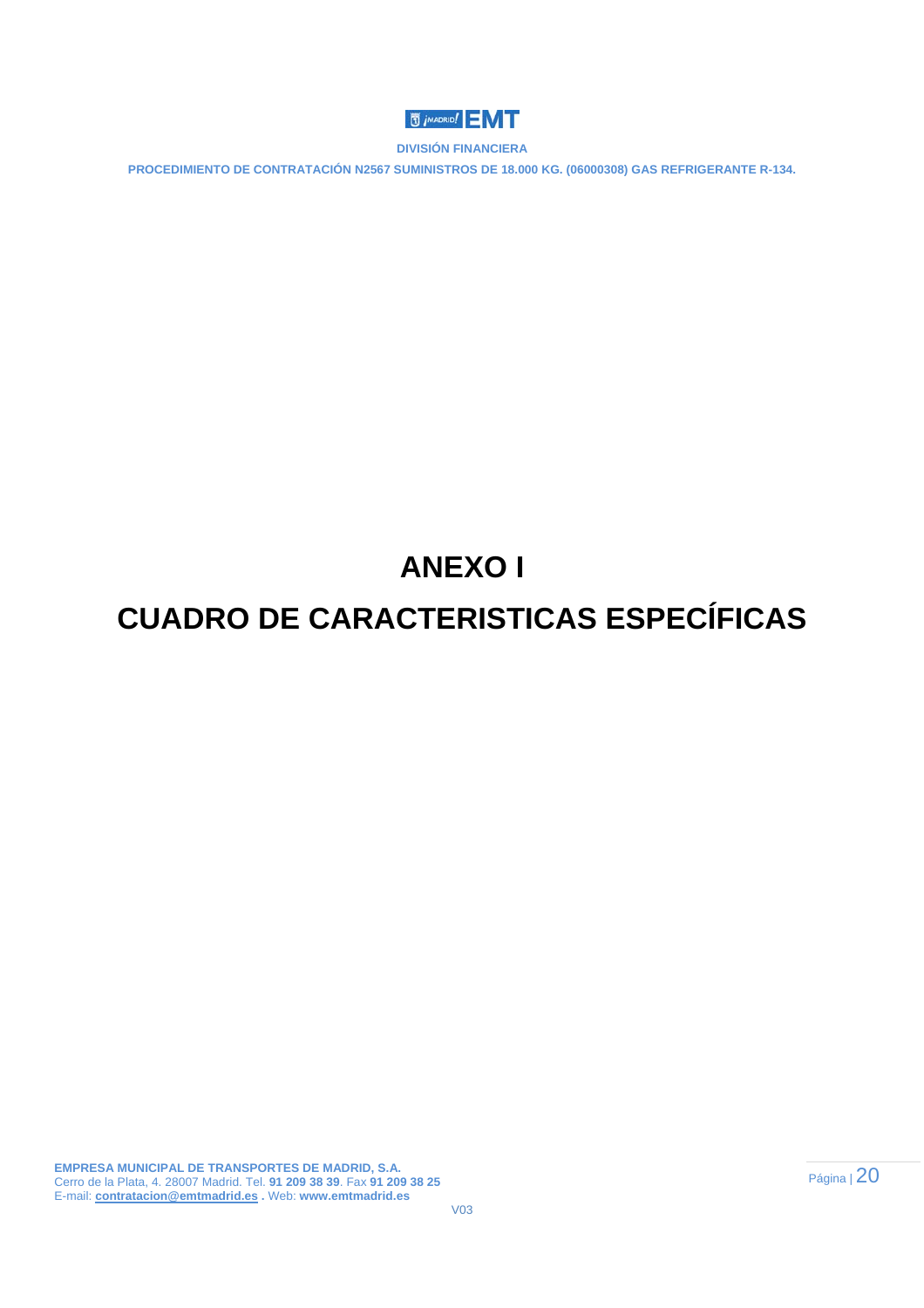# **U** *i* MADRID!

## **DIVISIÓN FINANCIERA**

### **PROCEDIMIENTO DE CONTRATACIÓN N2567 SUMINISTROS DE 18.000 KG. (06000308) GAS REFRIGERANTE R-134.**

# **ANEXO I: CUADRO DE CARACTERISTICAS ESPECÍFICAS**

| <b>APARTADO A</b> |                 | <b>OBJETO DEL CONTRATO</b>                                                                                                                                                                                                                                                                                                                                                                                                                                                                                                                                                                                                                                                                                                                                                                                                                                                                  |  |  |
|-------------------|-----------------|---------------------------------------------------------------------------------------------------------------------------------------------------------------------------------------------------------------------------------------------------------------------------------------------------------------------------------------------------------------------------------------------------------------------------------------------------------------------------------------------------------------------------------------------------------------------------------------------------------------------------------------------------------------------------------------------------------------------------------------------------------------------------------------------------------------------------------------------------------------------------------------------|--|--|
|                   |                 | Suministro de 18.000 Kg. Gas refrigerante R-134.                                                                                                                                                                                                                                                                                                                                                                                                                                                                                                                                                                                                                                                                                                                                                                                                                                            |  |  |
|                   |                 |                                                                                                                                                                                                                                                                                                                                                                                                                                                                                                                                                                                                                                                                                                                                                                                                                                                                                             |  |  |
| <b>APARTADO B</b> |                 | <b>CARACTERISTICAS TECNICAS DEL SUMINISTRO</b>                                                                                                                                                                                                                                                                                                                                                                                                                                                                                                                                                                                                                                                                                                                                                                                                                                              |  |  |
|                   |                 | Las características técnicas del suministro son las especificadas en el condicionado del Pliego de<br>Condiciones Particulares del presente Procedimiento de Contratación.                                                                                                                                                                                                                                                                                                                                                                                                                                                                                                                                                                                                                                                                                                                  |  |  |
| <b>APARTADO C</b> |                 | RÉGIMEN NORMATIVO DEL PROCEDIMIENTO DE CONTRATACIÓN.                                                                                                                                                                                                                                                                                                                                                                                                                                                                                                                                                                                                                                                                                                                                                                                                                                        |  |  |
|                   |                 | El régimen jurídico del procedimiento de contratación y del contrato que derive de aquel es de derecho<br>privado y se regirá por lo dispuesto en las Instrucciones de Contratación de la Empresa Municipal de<br>Transportes de Madrid, S.A. (EMT) publicadas en la página WEB, www.emtmadrid.es (perfil del<br>contratante), por las disposiciones comunes de la ley 30/2007, de 30 de octubre, de Contratos del Sector<br>Público, en la medida que, de acuerdo con la Disposición Adicional 11ª de dicha Ley y la Disposición<br>Adicional 4 <sup>ª</sup> de la Ley 31/2007, sean de aplicación a las sociedades mercantiles de propiedad<br>íntegramente municipal que, por pertenecer a uno de los sectores que regula, están sujetas con carácter<br>general a ésta última Ley, sin que, sea aplicable el régimen establecido para los contratos sujetos a<br>regulación armonizada. |  |  |
| <b>APARTADO D</b> |                 | <b>CLASIFICACIÓN</b>                                                                                                                                                                                                                                                                                                                                                                                                                                                                                                                                                                                                                                                                                                                                                                                                                                                                        |  |  |
|                   |                 | No se exige.<br>El licitador que acredite estar inscrito el Registro de Proveedores PROTRANS, estará dispensado de la<br>presentación de los documentos administrativos que se exigen en el Pliego de Condiciones Generales<br>para ser admitido en dicho registro, si bien, en todo caso, se deberá presentar el original o copia<br>testimoniada por notario o debidamente autenticada del DNI del representante de la persona jurídica, su<br>poder de representación y una copia del Pliego de Condiciones Generales y del Presente Cuadro de<br>Características específicas firmada en todos sus páginas.                                                                                                                                                                                                                                                                              |  |  |
| <b>APARTADO E</b> |                 | PUBLICIDAD DEL PROCEDIMIENTO                                                                                                                                                                                                                                                                                                                                                                                                                                                                                                                                                                                                                                                                                                                                                                                                                                                                |  |  |
|                   |                 | El presente Procedimiento de Contratación será publicado en la página WEB de la EMT (perfil del<br>contratante).                                                                                                                                                                                                                                                                                                                                                                                                                                                                                                                                                                                                                                                                                                                                                                            |  |  |
| <b>APARTADO F</b> |                 | PLAZO DE PRESENTACIÓN DE OFERTAS                                                                                                                                                                                                                                                                                                                                                                                                                                                                                                                                                                                                                                                                                                                                                                                                                                                            |  |  |
|                   |                 | Los licitadores solicitarán la documentación para participar en el procedimiento en el Departamento de<br>Coordinación de la Contratación de la Dirección Adjunta a la Gerencia de EMT, calle Cerro de la Plata,<br>4, teléfono 91 209 38 39, fax 91 209 38 25, correo electrónico: contratacion@emtmadrid.es, ante el que<br>también se presentarán las consultas que se realicen durante el plazo de presentación de ofertas.                                                                                                                                                                                                                                                                                                                                                                                                                                                             |  |  |
|                   |                 | Las ofertas se presentarán en el plazo de 22 días naturales desde la fecha de publicación del anuncio<br>de convocatoria en la página WEB de la EMT.                                                                                                                                                                                                                                                                                                                                                                                                                                                                                                                                                                                                                                                                                                                                        |  |  |
|                   | <b>APARTADO</b> | DOCUMENTACIÓN ADICIONAL (ADMINISTRATIVA)                                                                                                                                                                                                                                                                                                                                                                                                                                                                                                                                                                                                                                                                                                                                                                                                                                                    |  |  |
|                   | G.1             | No se exige documentación administrativa adicional a la exigida en el Pliego de Condiciones Generales.                                                                                                                                                                                                                                                                                                                                                                                                                                                                                                                                                                                                                                                                                                                                                                                      |  |  |
| $\sum_{i=1}^{n}$  |                 |                                                                                                                                                                                                                                                                                                                                                                                                                                                                                                                                                                                                                                                                                                                                                                                                                                                                                             |  |  |
|                   | <b>APARTADO</b> | <b>SOLVENCIA TÉCNICA (TECNICA)</b>                                                                                                                                                                                                                                                                                                                                                                                                                                                                                                                                                                                                                                                                                                                                                                                                                                                          |  |  |
| SOBRE             | G.2             | Los licitadores que deseen participar en el presente procedimiento deberán acreditar la suficiente<br>solvencia técnica aportando, al menos dos certificados de buena ejecución de fecha reciente y en<br>ningún caso anterior al 1 de septiembre de 2008. La referida documentación deberá introducirse en el<br>sobre número 1 (documentación administrativa).                                                                                                                                                                                                                                                                                                                                                                                                                                                                                                                            |  |  |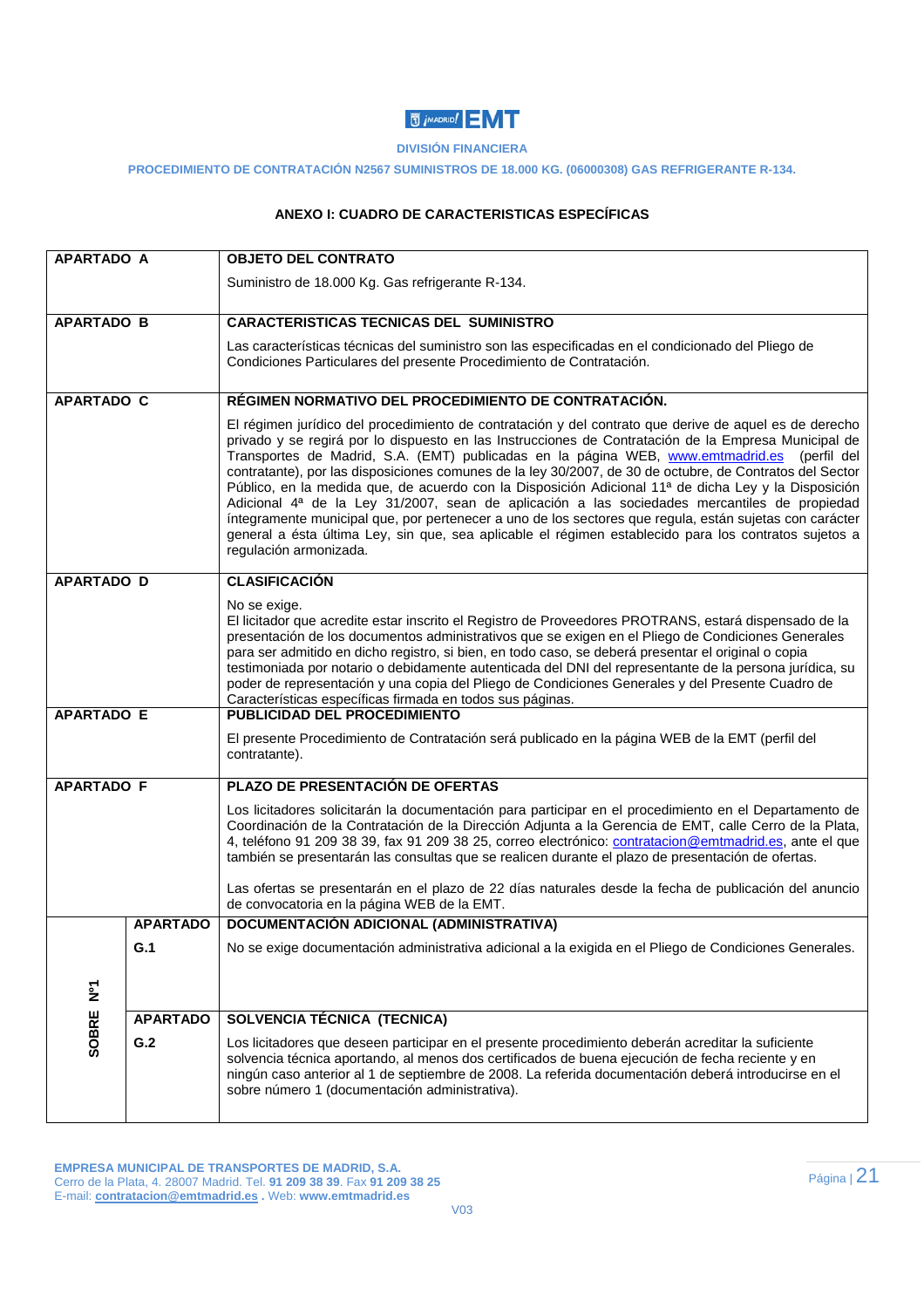# **U** *i* MADRID!

### **DIVISIÓN FINANCIERA**

**PROCEDIMIENTO DE CONTRATACIÓN N2567 SUMINISTROS DE 18.000 KG. (06000308) GAS REFRIGERANTE R-134.** 

|                   | <b>APARTADO</b> | <b>SOLVENCIA ECONÓMICA</b>                                                                                                                                                                                                                                                                                                                                                                                                                                                                                                                                                       |
|-------------------|-----------------|----------------------------------------------------------------------------------------------------------------------------------------------------------------------------------------------------------------------------------------------------------------------------------------------------------------------------------------------------------------------------------------------------------------------------------------------------------------------------------------------------------------------------------------------------------------------------------|
|                   | G.3             | Los licitadores que deseen participar en el presente procedimiento deberán acreditar la suficiente<br>solvencia económica aportando, las últimas cuentas anuales o libros legalizados, en su caso. La referida<br>documentación deberá introducirse en el sobre número 1 (documentación administrativa).                                                                                                                                                                                                                                                                         |
|                   | <b>APARTADO</b> | DOCUMENTACIÓN ECONÓMICA Y TÉCNICA ADICIONAL. PLAZO DE VALIDEZ DE LAS OFERTAS                                                                                                                                                                                                                                                                                                                                                                                                                                                                                                     |
| SOBRE Nº2         | G.4             | El licitador deberá presentar su oferta ajustándose al modelo de proposición económica que se adjunta<br>al Pliego de Condiciones Generales como anexo 2.                                                                                                                                                                                                                                                                                                                                                                                                                        |
| <b>APARTADO H</b> |                 | <b>GARANTÍA PROVISIONAL</b>                                                                                                                                                                                                                                                                                                                                                                                                                                                                                                                                                      |
|                   |                 | No se exige                                                                                                                                                                                                                                                                                                                                                                                                                                                                                                                                                                      |
|                   |                 |                                                                                                                                                                                                                                                                                                                                                                                                                                                                                                                                                                                  |
| <b>APARTADO I</b> |                 | <b>CRITERIOS DE ADJUDICACIÓN</b>                                                                                                                                                                                                                                                                                                                                                                                                                                                                                                                                                 |
|                   |                 | El procedimiento de contratación será abierto y la forma de adjudicación la oferta económicamente más<br>ventajosa en su conjunto. Las ofertas se valorarán de 0 a 100 puntos, teniendo en cuenta los siguientes<br>criterios:                                                                                                                                                                                                                                                                                                                                                   |
|                   |                 | Mejor precio (85 puntos): Una vez homogeneizadas las propuestas económicas, se dará la máxima<br>puntuación de ochenta y cinco puntos (85 puntos) a la oferta económica de precio mas bajo,<br>disminuyendo linealmente hasta la media aritmética de las propuestas económicas que tendrá un valor<br>de cuarenta puntos (40 puntos). A partir de este valor decrecerá linealmente hasta la oferta económica<br>de mayor precio que valdrá cero puntos (0 puntos).                                                                                                               |
|                   |                 | Plazo de entrega y grado de cumplimiento de lo ofertado (15 puntos): Se dará la máxima<br>puntuación de quince puntos (15 puntos) a la oferta que se comprometa a suministrar en el plazo más<br>breve según en el Pliego de Condiciones Particulares en el Punto-1. A partir de este valor la puntuación<br>decrecerá linealmente hasta, el valor de cero puntos (0 puntos).                                                                                                                                                                                                    |
|                   |                 | EMT se reserva el derecho de adjudicar total o parcialmente la realización de los trabajos objeto del<br>presente procedimiento, así como declararlo desierto.                                                                                                                                                                                                                                                                                                                                                                                                                   |
| <b>APARTADO J</b> |                 | <b>GARANTÍA DEFINITIVA Y PLAZO PARA SU CONSTITUCIÓN</b>                                                                                                                                                                                                                                                                                                                                                                                                                                                                                                                          |
|                   |                 | No se exige                                                                                                                                                                                                                                                                                                                                                                                                                                                                                                                                                                      |
| <b>APARTADO K</b> |                 | PRESUPUESTO BASE DE LICITACIÓN                                                                                                                                                                                                                                                                                                                                                                                                                                                                                                                                                   |
|                   |                 | El presupuesto base de licitación se estima en 72.000,00€ (IVA excluido).                                                                                                                                                                                                                                                                                                                                                                                                                                                                                                        |
| <b>APARTADO L</b> |                 | <b>DURACIÓN DEL CONTRATO</b>                                                                                                                                                                                                                                                                                                                                                                                                                                                                                                                                                     |
|                   |                 | El contrato tendrá una duración de DOCE MESES, contado a partir de la fecha de recepción de la carta<br>de adjudicación del contrato, o bien, se alcance el límite del importe adquirido. Una vez alcanzado<br>cualquiera de las dos opciones se extinguirá sin posibilidad de prórroga.                                                                                                                                                                                                                                                                                         |
| <b>APARTADO M</b> |                 | <b>PENALIZACIONES</b><br>En los supuestos de incumplimiento de la presentación por parte del contratista, EMT podrá optar,<br>conforme determina el artículo 1124 del Código Civil, por exigir la resolución del contrato o su<br>cumplimiento; cualquiera de las dos que sea su decisión, será compatible con la percepción de las<br>siguientes penalizaciones:<br>EMT quedará facultada para optar entre la resolución del contrato o imponer al adjudicatario una<br>penalización de 5€ por cada 1.000€ del importe de la adjudicación por cada día natural de retraso en el |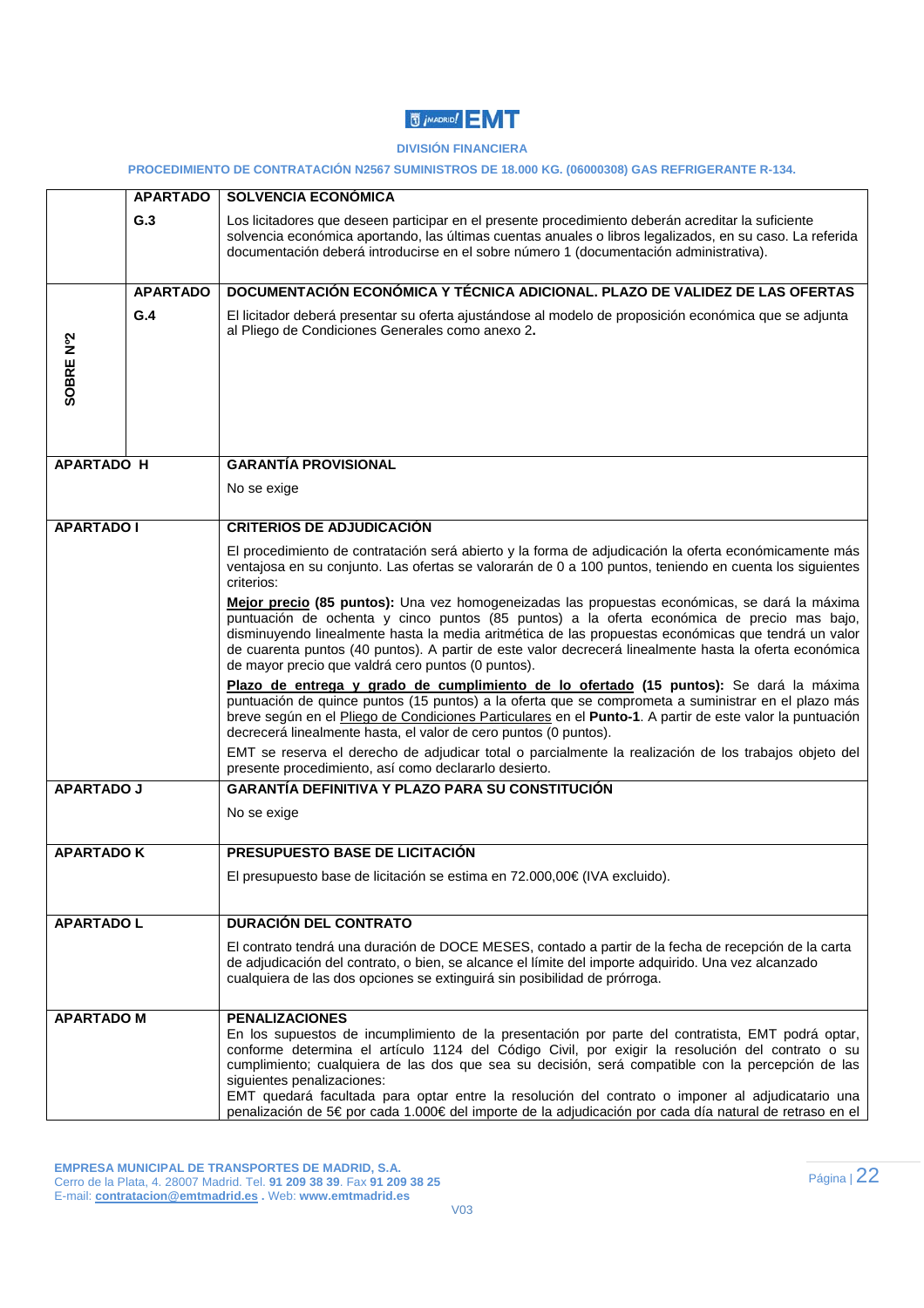

### **PROCEDIMIENTO DE CONTRATACIÓN N2567 SUMINISTROS DE 18.000 KG. (06000308) GAS REFRIGERANTE R-134.**

|                   | inicio del suministro o de cualquiera de los suministros parciales a contar desde el día de finalización del<br>plazo para la realización del suministro por el adjudicatario, sin perjuicio de las indemnizaciones por los<br>daños y perjuicios que los referidos retrasos hubiesen causado a EMT.                                                                                                                                                                                                                                                                                                                                                                                                                                                                                                                                                                                                                                                                                                                                                                                                                                                                                                                                                                                           |  |
|-------------------|------------------------------------------------------------------------------------------------------------------------------------------------------------------------------------------------------------------------------------------------------------------------------------------------------------------------------------------------------------------------------------------------------------------------------------------------------------------------------------------------------------------------------------------------------------------------------------------------------------------------------------------------------------------------------------------------------------------------------------------------------------------------------------------------------------------------------------------------------------------------------------------------------------------------------------------------------------------------------------------------------------------------------------------------------------------------------------------------------------------------------------------------------------------------------------------------------------------------------------------------------------------------------------------------|--|
| <b>APARTADON</b>  | PLAZO DE GARANTÍA ENTRE LA RECEPCIÓN PROVISIONAL Y LA RECEPCIÓN DEFINITIVA                                                                                                                                                                                                                                                                                                                                                                                                                                                                                                                                                                                                                                                                                                                                                                                                                                                                                                                                                                                                                                                                                                                                                                                                                     |  |
|                   | El adjudicatario garantizará los productos suministrados durante un periodo mínimo de 1 año.                                                                                                                                                                                                                                                                                                                                                                                                                                                                                                                                                                                                                                                                                                                                                                                                                                                                                                                                                                                                                                                                                                                                                                                                   |  |
| <b>APARTADO Ñ</b> | SEGURO DE RESPONSABILIDAD CIVIL                                                                                                                                                                                                                                                                                                                                                                                                                                                                                                                                                                                                                                                                                                                                                                                                                                                                                                                                                                                                                                                                                                                                                                                                                                                                |  |
|                   | El licitador deberá tener suscrito póliza de seguro de responsabilidad civil. Dicha póliza deberá ser de<br>importe, como mínimo, igual al de adjudicación, sin franquicia. El recibo y la póliza se incluirán en el<br>sobre 1                                                                                                                                                                                                                                                                                                                                                                                                                                                                                                                                                                                                                                                                                                                                                                                                                                                                                                                                                                                                                                                                |  |
| <b>APARTADO O</b> | <b>FACTURACIÓN</b>                                                                                                                                                                                                                                                                                                                                                                                                                                                                                                                                                                                                                                                                                                                                                                                                                                                                                                                                                                                                                                                                                                                                                                                                                                                                             |  |
|                   | La facturación se realizara mensualmente que comprenderá todos los suministros efectuados durante el<br>mes inmediato anterior y cuyo pago se efectuará en el plazo de 180 días de la aceptación de la factura<br>por EMT.                                                                                                                                                                                                                                                                                                                                                                                                                                                                                                                                                                                                                                                                                                                                                                                                                                                                                                                                                                                                                                                                     |  |
| <b>APARTADO P</b> | <b>GLOSARIO</b>                                                                                                                                                                                                                                                                                                                                                                                                                                                                                                                                                                                                                                                                                                                                                                                                                                                                                                                                                                                                                                                                                                                                                                                                                                                                                |  |
|                   | Pliego de Condiciones Generales: Memorial comprensivo de las condiciones o cláusulas que se<br>proponen, con carácter general, en un procedimiento de contratación.<br>Cuadro de Características Específicas: Es un anexo al Pliego de Condiciones Generales, que permite<br>adaptar este a cada contrato en concreto.<br>Pliego de Condiciones Particulares: Es aquel Pliego anexo al de Condiciones Generales, donde el<br>adjudicatario hace constar todas las condiciones de índole administrativa, económico o técnico que<br>figure en el Pliego de Condiciones Generales ni en su Cuadro de Características Específicas o establece<br>preámbulos, explicaciones o indicaciones no contenidos en aquellos.<br>EMT: Empresa Municipal de Transportes de Madrid, S.A.<br>Agente Autorizado: Persona designada en el momento de la adquisición del Pliego y documentación<br>complementaria al que se dirigirán las notificaciones que se remitan al licitador durante el periodo de<br>presentación de ofertas.<br>LCSP: Ley 30/2007, de 30 de octubre, de Contratos del Sector Público<br>LSE: Ley 31/2007, de 31 de octubre, sobre Procedimientos de Contratación en los Sectores del Agua, la<br>Energía, los Transportes y los Servicios Postales.<br>UTE: Unión Temporal de Empresas |  |
| <b>APARTADO Q</b> | <b>INFORMACIÓN ADICIONAL</b>                                                                                                                                                                                                                                                                                                                                                                                                                                                                                                                                                                                                                                                                                                                                                                                                                                                                                                                                                                                                                                                                                                                                                                                                                                                                   |  |
|                   |                                                                                                                                                                                                                                                                                                                                                                                                                                                                                                                                                                                                                                                                                                                                                                                                                                                                                                                                                                                                                                                                                                                                                                                                                                                                                                |  |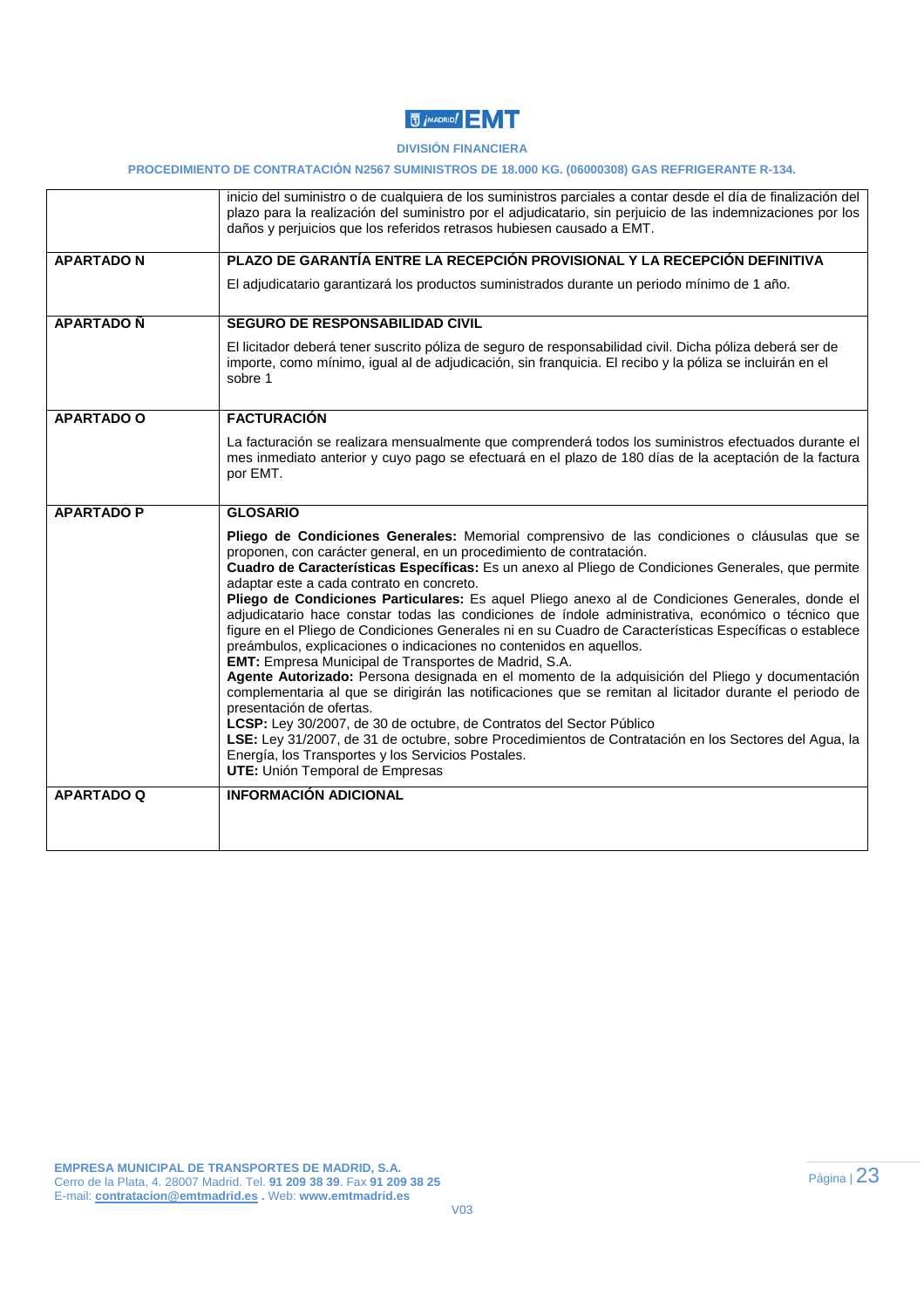

**PROCEDIMIENTO DE CONTRATACIÓN N2567 SUMINISTROS DE 18.000 KG. (06000308) GAS REFRIGERANTE R-134.** 

# **ANEXO II**

# **MODELO DE PROPOSICIÓN ECONÓMICA**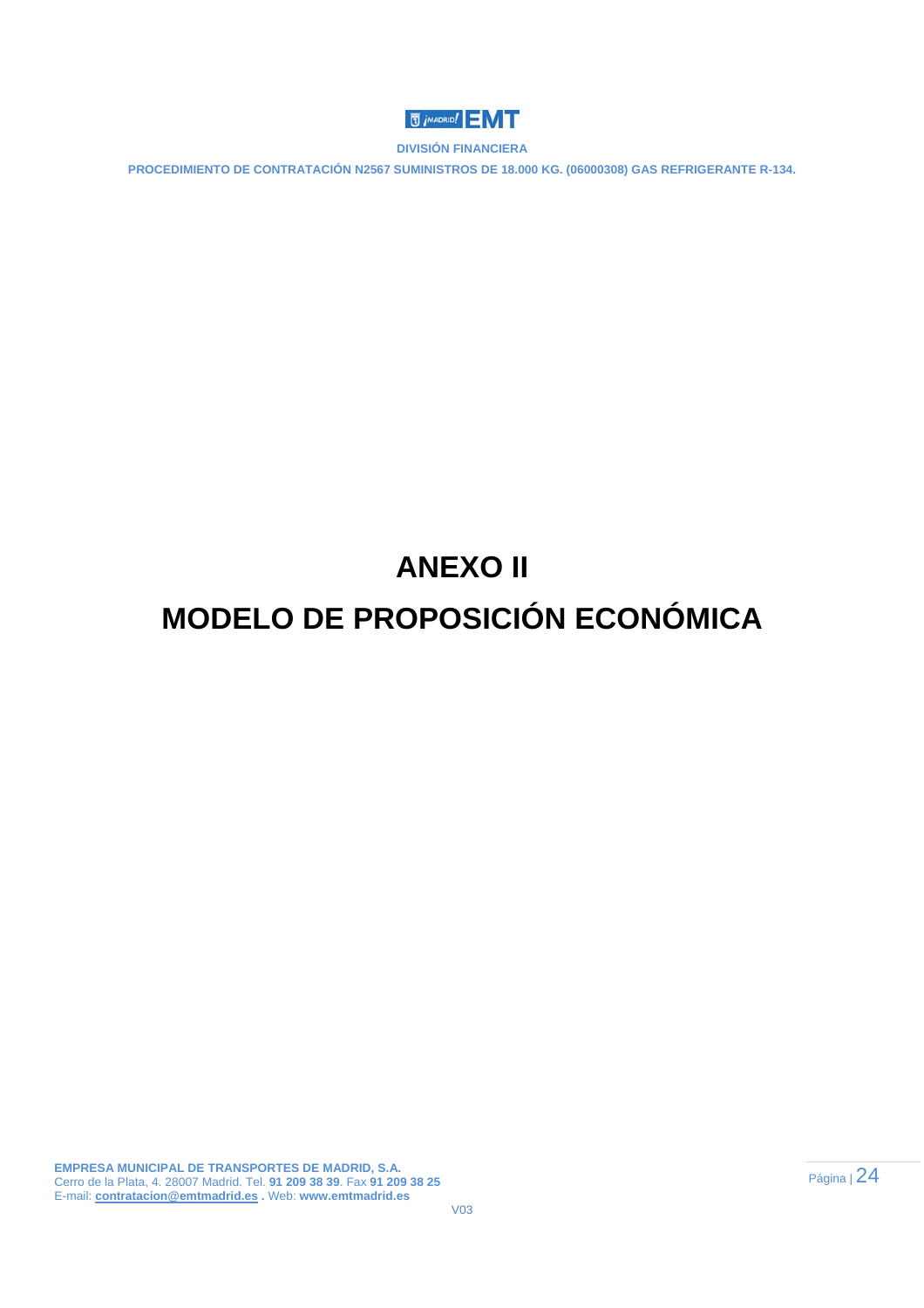# **WADRID!**

**DIVISIÓN FINANCIERA** 

**PROCEDIMIENTO DE CONTRATACIÓN N2567 SUMINISTROS DE 18.000 KG. (06000308) GAS REFRIGERANTE R-134.** 

# **ANEXO II: MODELO DE PROPOSICIÓN ECONÓMICA**

| D.                                                                                                                                                                                                                             | con capacidad legal para contratar y obligarse, en                                                                |
|--------------------------------------------------------------------------------------------------------------------------------------------------------------------------------------------------------------------------------|-------------------------------------------------------------------------------------------------------------------|
|                                                                                                                                                                                                                                | , cuya representación legal                                                                                       |
|                                                                                                                                                                                                                                | de                                                                                                                |
|                                                                                                                                                                                                                                |                                                                                                                   |
|                                                                                                                                                                                                                                | habiendo examinado el Pliego de Condiciones Generales y el Cuadro de Características Específicas, correspondiente |
| al "international controllering and "international controllering" and "international controllering" and "international" and "international" and "international" and "international" and "international" and "international" an | ", presenta su mejor                                                                                              |
| oferta que a continuación expone:                                                                                                                                                                                              |                                                                                                                   |

Los precios se entienden expresados IVA excluido.

El licitador acepta todas y cada una de las condiciones del procedimiento de contratación.

Madrid, \_\_\_ de \_\_\_\_\_\_\_\_\_ de 201\_

**EMPRESA MUNICIPAL DE TRANSPORTES DE MADRID, S.A.**  Cerro de la Plata, 4. 28007 Madrid. Tel. **91 209 38 39**. Fax **91 209 38 25**  E-mail: **contratacion@emtmadrid.es .** Web: **www.emtmadrid.es**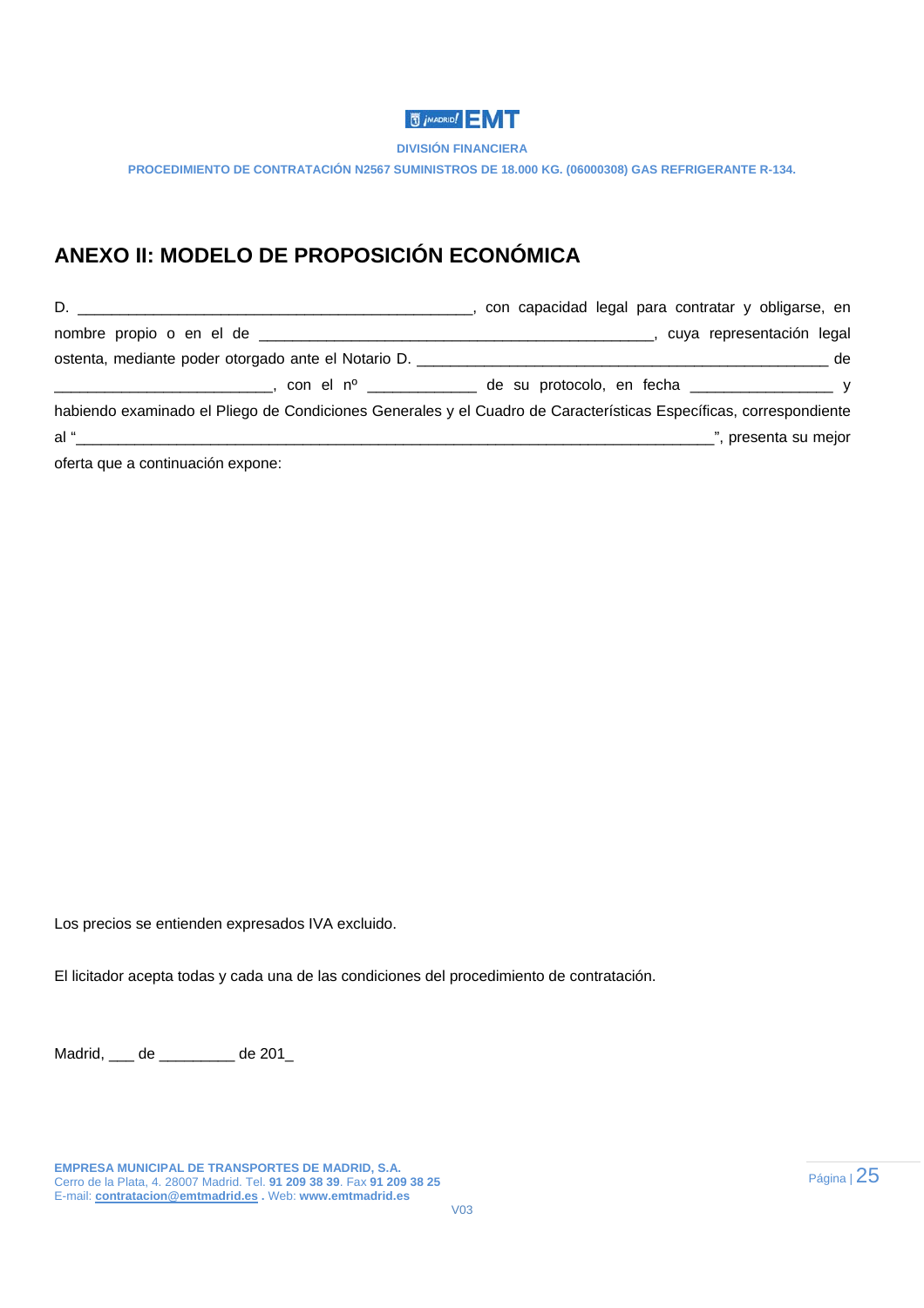

**PROCEDIMIENTO DE CONTRATACIÓN N2567 SUMINISTROS DE 18.000 KG. (06000308) GAS REFRIGERANTE R-134.** 

# **PLIEGO DE CONDICIONES PARTICULARES**